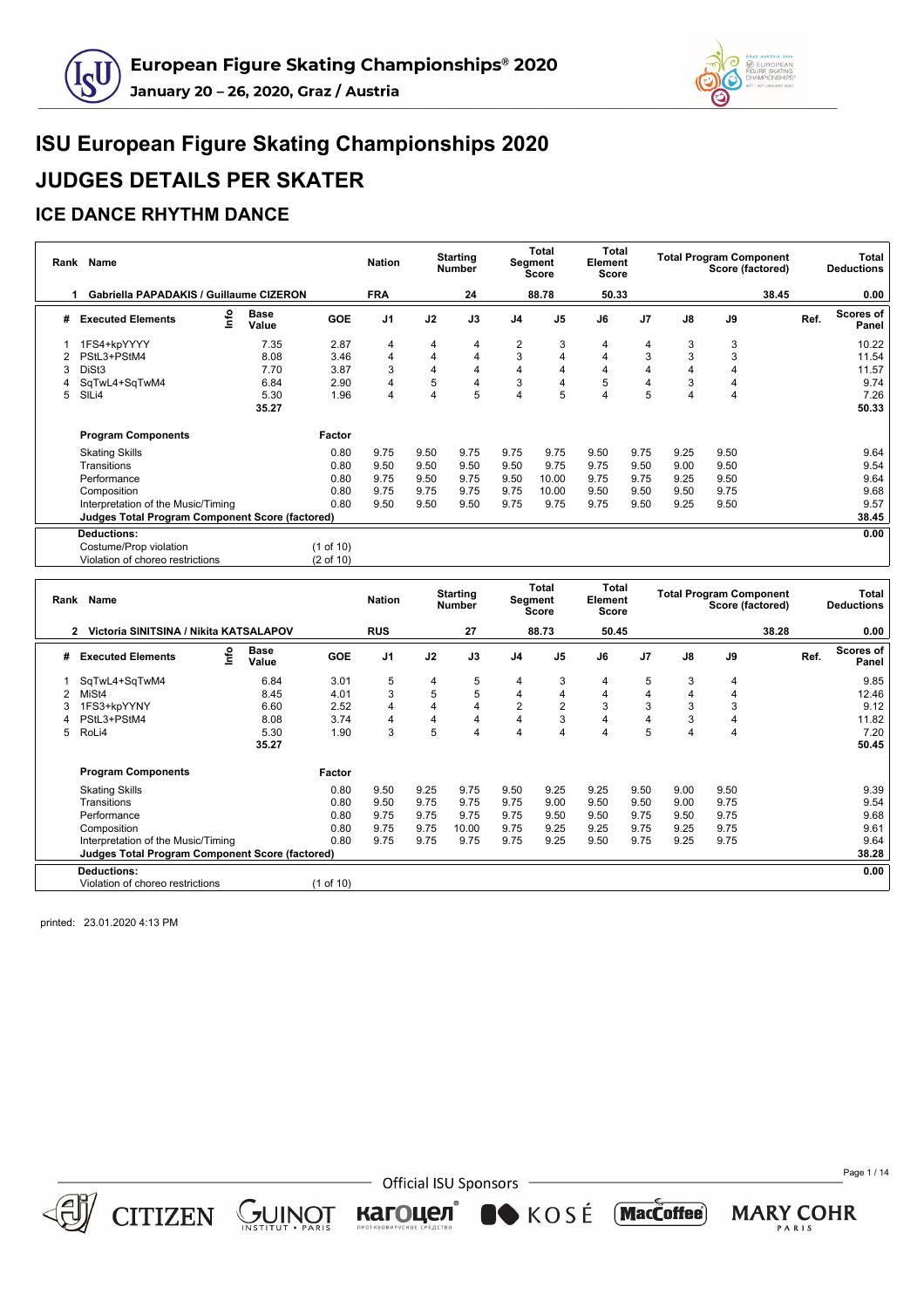



#### **ICE DANCE RHYTHM DANCE**

|   | Rank Name                                              |      |                      |            | <b>Nation</b>  |      | <b>Starting</b><br><b>Number</b> |                | Total<br>Segment<br>Score | Total<br>Element<br>Score |                |               | <b>Total Program Component</b><br>Score (factored) |       |      | Total<br><b>Deductions</b> |
|---|--------------------------------------------------------|------|----------------------|------------|----------------|------|----------------------------------|----------------|---------------------------|---------------------------|----------------|---------------|----------------------------------------------------|-------|------|----------------------------|
|   | <b>Charlene GUIGNARD / Marco FABBRI</b><br>3           |      |                      |            | <b>ITA</b>     |      | 23                               |                | 84.66                     | 48.17                     |                |               |                                                    | 36.49 |      | 0.00                       |
| # | <b>Executed Elements</b>                               | lnfo | <b>Base</b><br>Value | <b>GOE</b> | J <sub>1</sub> | J2   | J3                               | J <sub>4</sub> | J <sub>5</sub>            | J6                        | J <sub>7</sub> | $\mathsf{J}8$ | J9                                                 |       | Ref. | Scores of<br>Panel         |
|   | MiSt <sub>3</sub>                                      |      | 7.70                 | 3.32       | 3              | 4    | 4                                | 4              | 3                         | 3                         | 4              | 3             | 3                                                  |       |      | 11.02                      |
|   | StaLi4                                                 |      | 5.30                 | 1.70       | 4              | 5    | 3                                | 4              | 3                         | 4                         | 4              | 2             |                                                    |       |      | 7.00                       |
|   | SqTwL4+SqTwM4                                          |      | 6.84                 | 2.90       | 4              | 5    | 4                                | 4              | 4                         | 4                         | 4              |               | 4                                                  |       |      | 9.74                       |
|   | 1FS4+kpYYYY                                            |      | 7.35                 | 2.18       | 2              | 3    | 3                                | 3              | $\boldsymbol{2}$          | $\overline{\mathbf{c}}$   | 3              | 3             | 3                                                  |       |      | 9.53                       |
| 5 | PStL3+PStM3                                            |      | 7.70                 | 3.18       | 3              | 4    | $\overline{4}$                   | 3              | 3                         | 3                         | 3              | 3             | $\overline{4}$                                     |       |      | 10.88                      |
|   |                                                        |      | 34.89                |            |                |      |                                  |                |                           |                           |                |               |                                                    |       |      | 48.17                      |
|   | <b>Program Components</b>                              |      |                      | Factor     |                |      |                                  |                |                           |                           |                |               |                                                    |       |      |                            |
|   | <b>Skating Skills</b>                                  |      |                      | 0.80       | 8.75           | 9.00 | 9.25                             | 9.50           | 8.75                      | 8.50                      | 9.50           | 8.50          | 9.25                                               |       |      | 9.00                       |
|   | Transitions                                            |      |                      | 0.80       | 8.75           | 9.50 | 9.00                             | 9.50           | 8.75                      | 8.50                      | 9.00           | 8.25          | 9.25                                               |       |      | 8.96                       |
|   | Performance                                            |      |                      | 0.80       | 9.00           | 9.25 | 9.50                             | 9.50           | 9.25                      | 9.00                      | 9.50           | 8.75          | 9.50                                               |       |      | 9.29                       |
|   | Composition                                            |      |                      | 0.80       | 9.00           | 9.25 | 9.25                             | 9.25           | 9.00                      | 8.75                      | 9.25           | 8.50          | 9.25                                               |       |      | 9.11                       |
|   | Interpretation of the Music/Timing                     |      |                      | 0.80       | 9.00           | 9.50 | 9.25                             | 9.50           | 9.25                      | 9.00                      | 9.25           | 8.75          | 9.50                                               |       |      | 9.25                       |
|   | <b>Judges Total Program Component Score (factored)</b> |      |                      |            |                |      |                                  |                |                           |                           |                |               |                                                    |       |      | 36.49                      |
|   | <b>Deductions:</b>                                     |      |                      |            |                |      |                                  |                |                           |                           |                |               |                                                    |       |      | 0.00                       |

Violation of choreo restrictions (1 of 10)

| Rank | Name                                            |      |                      |            | <b>Nation</b>  |      | <b>Starting</b><br><b>Number</b> |                | <b>Total</b><br>Segment<br>Score | Total<br>Element<br>Score |                |                | <b>Total Program Component</b><br>Score (factored) |       |      | Total<br><b>Deductions</b> |
|------|-------------------------------------------------|------|----------------------|------------|----------------|------|----------------------------------|----------------|----------------------------------|---------------------------|----------------|----------------|----------------------------------------------------|-------|------|----------------------------|
|      | Alexandra STEPANOVA / Ivan BUKIN<br>4           |      |                      |            | <b>RUS</b>     |      | 25                               |                | 83.65                            | 46.67                     |                |                |                                                    | 36.98 |      | 0.00                       |
| #    | <b>Executed Elements</b>                        | info | <b>Base</b><br>Value | <b>GOE</b> | J <sub>1</sub> | J2   | J3                               | J <sub>4</sub> | J <sub>5</sub>                   | J6                        | J <sub>7</sub> | J8             | J9                                                 |       | Ref. | <b>Scores of</b><br>Panel  |
|      | SqTwL4+SqTwM4                                   |      | 6.84                 | 2.59       | 4              | 4    | 4                                | 3              | 4                                | 4                         | 3              | 3              | 3                                                  |       |      | 9.43                       |
|      | 1FS3+kpNYYY                                     |      | 6.60                 | 1.95       | $\overline{2}$ | 4    | 3                                |                | $\overline{2}$                   | 2                         | 3              | 2              | 3                                                  |       |      | 8.55                       |
| 3    | PStL3+PStM3                                     |      | 7.70                 | 3.18       | 3              | 4    | 4                                | 3              | 3                                | 4                         | 3              | $\overline{2}$ | 3                                                  |       |      | 10.88                      |
|      | MiSt <sub>3</sub>                               |      | 7.70                 | 3.18       | 3              |      | 4                                | 3              | 3                                | 3                         | 4              | $\overline{2}$ | 3                                                  |       |      | 10.88                      |
| 5    | CuLi4                                           |      | 5.30                 | 1.63       | 3              | 5    | $\overline{4}$                   | 4              | 3                                | 3                         | 4              | $\overline{2}$ | 4                                                  |       |      | 6.93                       |
|      |                                                 |      | 34.14                |            |                |      |                                  |                |                                  |                           |                |                |                                                    |       |      | 46.67                      |
|      | <b>Program Components</b>                       |      |                      | Factor     |                |      |                                  |                |                                  |                           |                |                |                                                    |       |      |                            |
|      | <b>Skating Skills</b>                           |      |                      | 0.80       | 9.25           | 9.25 | 9.50                             | 9.00           | 9.00                             | 9.25                      | 9.50           | 8.50           | 9.00                                               |       |      | 9.18                       |
|      | Transitions                                     |      |                      | 0.80       | 9.00           | 9.25 | 9.25                             | 9.25           | 9.00                             | 9.00                      | 9.25           | 8.25           | 9.00                                               |       |      | 9.11                       |
|      | Performance                                     |      |                      | 0.80       | 9.25           | 9.50 | 9.50                             | 9.25           | 9.25                             | 9.25                      | 9.50           | 8.50           | 9.25                                               |       |      | 9.32                       |
|      | Composition                                     |      |                      | 0.80       | 9.25           | 9.50 | 9.50                             | 9.50           | 9.25                             | 9.00                      | 9.75           | 8.25           | 9.25                                               |       |      | 9.32                       |
|      | Interpretation of the Music/Timing              |      |                      | 0.80       | 9.50           | 9.25 | 9.50                             | 9.25           | 9.25                             | 9.00                      | 9.50           | 8.00           | 9.25                                               |       |      | 9.29                       |
|      | Judges Total Program Component Score (factored) |      |                      |            |                |      |                                  |                |                                  |                           |                |                |                                                    |       |      | 36.98                      |
|      | <b>Deductions:</b>                              |      |                      |            |                |      |                                  |                |                                  |                           |                |                |                                                    |       |      | 0.00                       |
|      | Music requirements violation                    |      |                      | (1 of 10)  |                |      |                                  |                |                                  |                           |                |                |                                                    |       |      |                            |

printed: 23.01.2020 4:13 PM



 $CITIZEN \simeq \bigcup_{\text{NSTITUT}} \text{NISTITUT}$ 

- Official ISU Sponsors

кагоцел®

KOSÉ MacCoffee

Page 2 / 14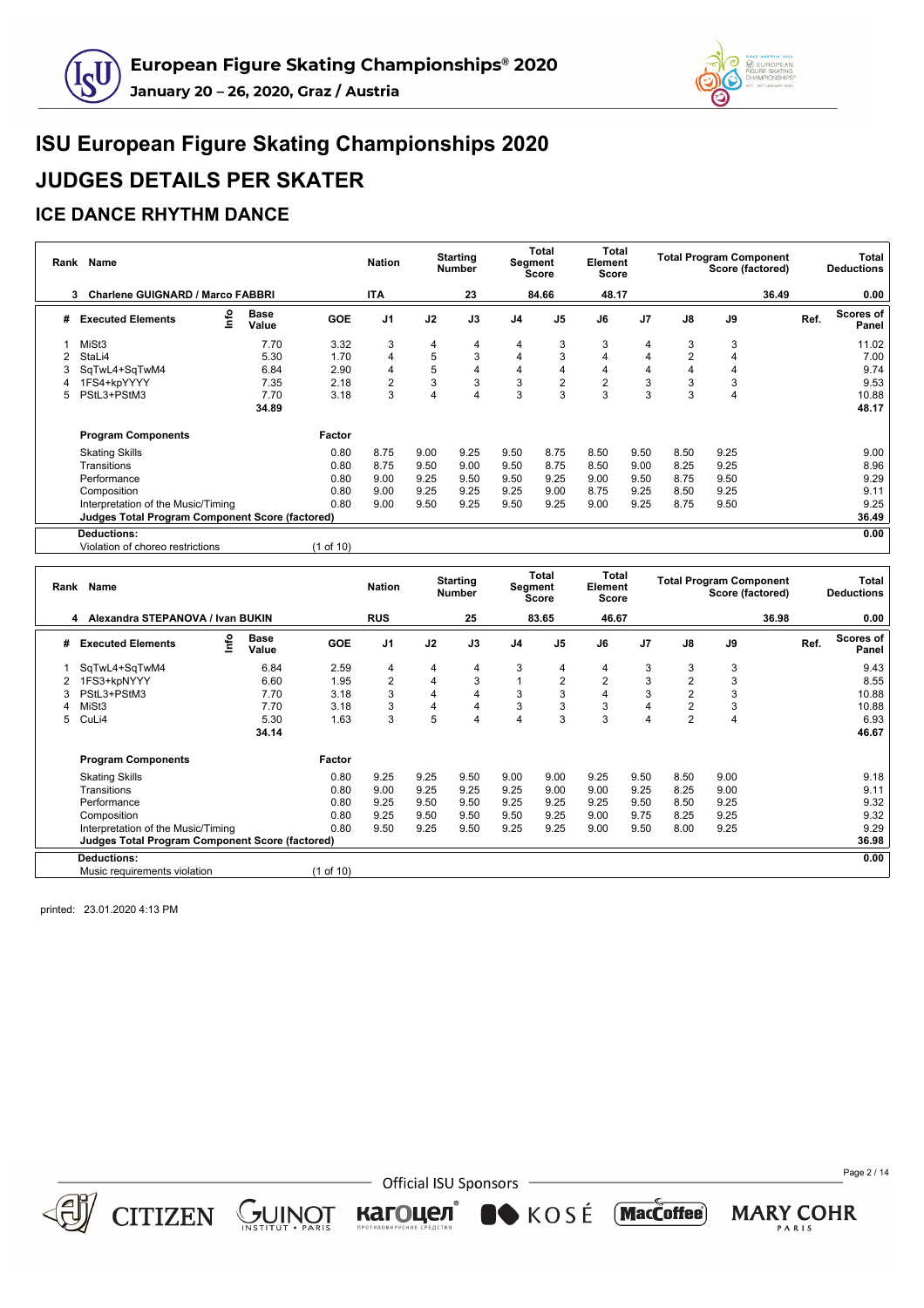



#### **ICE DANCE RHYTHM DANCE**

|   | Rank Name                                              |   |                      |            | <b>Nation</b>  |      | <b>Starting</b><br><b>Number</b> |                         | Total<br>Segment<br>Score | <b>Total</b><br>Element<br>Score |                |      | <b>Total Program Component</b><br>Score (factored) |       |      | Total<br><b>Deductions</b> |
|---|--------------------------------------------------------|---|----------------------|------------|----------------|------|----------------------------------|-------------------------|---------------------------|----------------------------------|----------------|------|----------------------------------------------------|-------|------|----------------------------|
|   | Tiffani ZAGORSKI / Jonathan GUERREIRO<br>5             |   |                      |            | <b>RUS</b>     |      | 18                               |                         | 75.10                     | 41.93                            |                |      |                                                    | 33.17 |      | 0.00                       |
| # | <b>Executed Elements</b>                               | e | <b>Base</b><br>Value | <b>GOE</b> | J <sub>1</sub> | J2   | J3                               | J <sub>4</sub>          | J <sub>5</sub>            | J6                               | J <sub>7</sub> | J8   | J9                                                 |       | Ref. | <b>Scores of</b><br>Panel  |
|   | SqTwL4+SqTwM4                                          |   | 6.84                 | 2.28       | 3              | 4    | 4                                | 3                       | 3                         | 3                                | 3              | 2    | 3                                                  |       |      | 9.12                       |
|   | 1FS2+kpNNYY                                            |   | 5.85                 | 1.49       |                | 3    | 3                                | 2                       | $\overline{2}$            |                                  | $\overline{2}$ |      | $\overline{2}$                                     |       |      | 7.34                       |
| 3 | PStL3+PStM3                                            |   | 7.70                 | 1.52       |                | 3    | $\overline{2}$                   | 2                       | $\overline{2}$            |                                  |                |      |                                                    |       |      | 9.22                       |
|   | MiSt3                                                  |   | 7.70                 | 2.07       |                | 4    | 3                                | $\overline{\mathbf{c}}$ | 3                         |                                  | 3              | -1   |                                                    |       |      | 9.77                       |
| 5 | RoLi4                                                  |   | 5.30                 | 1.18       | $\mathfrak{p}$ |      | 3                                | $\overline{2}$          | 3                         | 3                                | 3              |      | $\overline{2}$                                     |       |      | 6.48                       |
|   |                                                        |   | 33.39                |            |                |      |                                  |                         |                           |                                  |                |      |                                                    |       |      | 41.93                      |
|   | <b>Program Components</b>                              |   |                      | Factor     |                |      |                                  |                         |                           |                                  |                |      |                                                    |       |      |                            |
|   | <b>Skating Skills</b>                                  |   |                      | 0.80       | 8.50           | 8.25 | 8.50                             | 8.25                    | 7.75                      | 8.25                             | 8.50           | 7.75 | 8.00                                               |       |      | 8.21                       |
|   | Transitions                                            |   |                      | 0.80       | 8.25           | 8.50 | 8.50                             | 8.25                    | 7.50                      | 8.00                             | 8.75           | 7.50 | 7.75                                               |       |      | 8.11                       |
|   | Performance                                            |   |                      | 0.80       | 8.50           | 9.00 | 8.75                             | 8.25                    | 8.00                      | 8.50                             | 8.50           | 7.75 | 8.25                                               |       |      | 8.39                       |
|   | Composition                                            |   |                      | 0.80       | 8.50           | 8.50 | 8.75                             | 8.50                    | 7.75                      | 8.25                             | 8.75           | 7.50 | 8.50                                               |       |      | 8.39                       |
|   | Interpretation of the Music/Timing                     |   |                      | 0.80       | 8.50           | 8.75 | 8.50                             | 8.50                    | 8.25                      | 8.25                             | 8.25           | 6.75 | 8.25                                               |       |      | 8.36                       |
|   | <b>Judges Total Program Component Score (factored)</b> |   |                      |            |                |      |                                  |                         |                           |                                  |                |      |                                                    |       |      | 33.17                      |
|   | Deductions:                                            |   |                      |            |                |      |                                  |                         |                           |                                  |                |      |                                                    |       |      | 0.00                       |

|   | Rank Name                                              |   |                      |            | <b>Nation</b>  |      | <b>Starting</b><br><b>Number</b> | Segment        | <b>Total</b><br>Score | Total<br>Element<br><b>Score</b> |                |      | <b>Total Program Component</b><br>Score (factored) |       |      | Total<br><b>Deductions</b> |
|---|--------------------------------------------------------|---|----------------------|------------|----------------|------|----------------------------------|----------------|-----------------------|----------------------------------|----------------|------|----------------------------------------------------|-------|------|----------------------------|
|   | <b>Lilah FEAR / Lewis GIBSON</b><br>6                  |   |                      |            | <b>GBR</b>     |      | 20                               |                | 74.26                 | 40.77                            |                |      |                                                    | 33.49 |      | 0.00                       |
| # | <b>Executed Elements</b>                               | 울 | <b>Base</b><br>Value | <b>GOE</b> | J1             | J2   | J3                               | J <sub>4</sub> | J5                    | J6                               | J <sub>7</sub> | J8   | J9                                                 |       | Ref. | Scores of<br>Panel         |
|   | SqTwL3+SqTwM3                                          |   | 6.10                 | 2.39       | 3              | 4    | 4                                | 3              | 4                     | $\overline{2}$                   | 3              | 3    | 3                                                  |       |      | 8.49                       |
|   | 1FS1+kpNNNY                                            |   | 5.35                 | 1.49       | $\overline{2}$ | 3    | 3                                |                | $\mathbf{1}$          |                                  | $\overline{2}$ | 2    | $\overline{2}$                                     |       |      | 6.84                       |
| 3 | PStL3+PStM2                                            |   | 7.33                 | 1.80       |                | 3    | 2                                |                | 2                     | 3                                |                | 2    | $\overline{2}$                                     |       |      | 9.13                       |
|   | RoLi4                                                  |   | 5.30                 | 1.57       | 3              | 4    | 4                                | 4              | 3                     | 3                                | 4              | 3    | 3                                                  |       |      | 6.87                       |
| 5 | MiSt <sub>2</sub>                                      |   | 6.95                 | 2.49       | 3              | 4    | 4                                | $\overline{2}$ | $\overline{2}$        | $\overline{2}$                   | 3              |      | $\overline{2}$                                     |       |      | 9.44                       |
|   |                                                        |   | 31.03                |            |                |      |                                  |                |                       |                                  |                |      |                                                    |       |      | 40.77                      |
|   | <b>Program Components</b>                              |   |                      | Factor     |                |      |                                  |                |                       |                                  |                |      |                                                    |       |      |                            |
|   | <b>Skating Skills</b>                                  |   |                      | 0.80       | 8.50           | 8.25 | 8.50                             | 8.00           | 8.50                  | 8.25                             | 8.75           | 7.75 | 8.25                                               |       |      | 8.32                       |
|   | Transitions                                            |   |                      | 0.80       | 8.25           | 8.50 | 8.25                             | 7.75           | 8.00                  | 8.25                             | 8.25           | 6.75 | 8.25                                               |       |      | 8.14                       |
|   | Performance                                            |   |                      | 0.80       | 8.50           | 8.50 | 8.75                             | 8.50           | 8.50                  | 8.50                             | 9.00           | 7.75 | 8.50                                               |       |      | 8.54                       |
|   | Composition                                            |   |                      | 0.80       | 8.50           | 8.25 | 8.50                             | 8.00           | 8.25                  | 8.50                             | 8.75           | 7.50 | 8.50                                               |       |      | 8.36                       |
|   | Interpretation of the Music/Timing                     |   |                      | 0.80       | 8.75           | 8.25 | 8.75                             | 8.25           | 8.75                  | 8.50                             | 8.50           | 7.25 | 8.50                                               |       |      | 8.50                       |
|   | <b>Judges Total Program Component Score (factored)</b> |   |                      |            |                |      |                                  |                |                       |                                  |                |      |                                                    |       |      | 33.49                      |
|   | <b>Deductions:</b>                                     |   |                      |            |                |      |                                  |                |                       |                                  |                |      |                                                    |       |      | 0.00                       |

printed: 23.01.2020 4:13 PM



 $CITIZEN \simeq \bigcup_{\text{NS TITUT}} \text{NISTIUT}$ 

**Official ISU Sponsors** 

кагоцел®

KOSÉ MacCoffee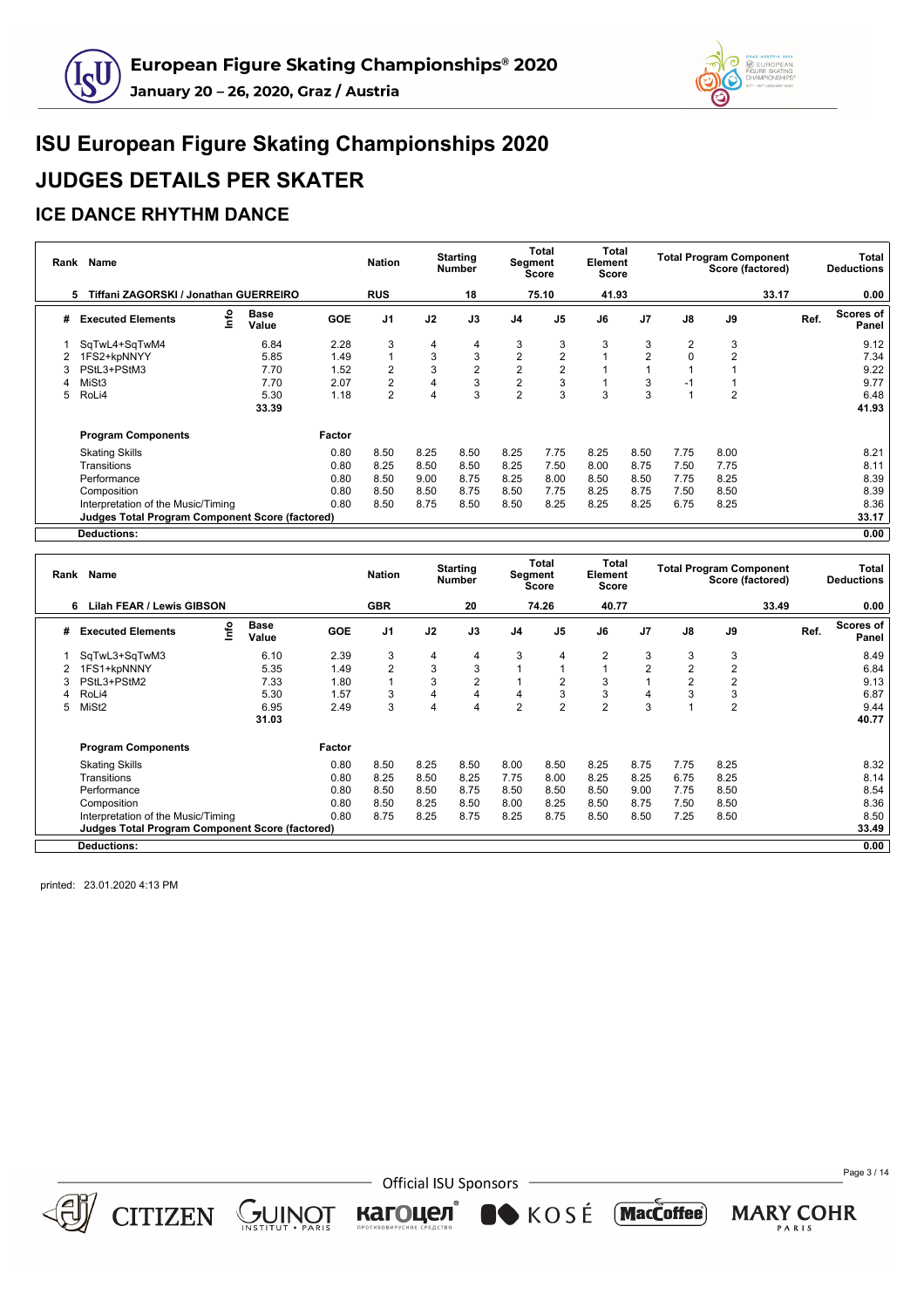



### **ICE DANCE RHYTHM DANCE**

|   | Rank Name                                              |      |                      |            | <b>Nation</b>  |      | <b>Starting</b><br><b>Number</b> |                | Total<br>Segment<br>Score | <b>Total</b><br>Element<br>Score |                |      | <b>Total Program Component</b><br>Score (factored) |       | Total<br><b>Deductions</b> |
|---|--------------------------------------------------------|------|----------------------|------------|----------------|------|----------------------------------|----------------|---------------------------|----------------------------------|----------------|------|----------------------------------------------------|-------|----------------------------|
|   | Sara HURTADO / Kirill KHALIAVIN                        |      |                      |            | <b>ESP</b>     |      | 26                               |                | 73.44                     | 40.63                            |                |      |                                                    | 32.81 | 0.00                       |
| # | <b>Executed Elements</b>                               | lnfo | <b>Base</b><br>Value | <b>GOE</b> | J <sub>1</sub> | J2   | J3                               | J <sub>4</sub> | J <sub>5</sub>            | J6                               | J <sub>7</sub> | J8   | J9                                                 |       | Scores of<br>Ref.<br>Panel |
|   | SqTwL3+SqTwM4                                          |      | 6.47                 | 0.51       |                |      |                                  | 0              |                           | $-1$                             | 0              |      |                                                    |       | 6.98                       |
|   | MiSt <sub>3</sub>                                      |      | 7.70                 | 2.49       |                | 4    | 3                                | 3              | 3                         | 2                                | $\overline{2}$ | 2    | 3                                                  |       | 10.19                      |
|   | 1FS2+kpNNYY                                            |      | 5.85                 | 1.03       |                | 3    | $\overline{2}$                   | 0              |                           | 0                                |                |      | 2                                                  |       | 6.88                       |
|   | PStL3+PStM3                                            |      | 7.70                 | 2.21       |                | 4    | 3                                | 2              | $\overline{2}$            | 2                                | $\overline{2}$ | 3    | $\overline{2}$                                     |       | 9.91                       |
| 5 | RoLi4                                                  |      | 5.30                 | 1.37       | $\overline{2}$ | 4    | 3                                | 3              | 3                         | 3                                | 3              | 3    | 3                                                  |       | 6.67                       |
|   |                                                        |      | 33.02                |            |                |      |                                  |                |                           |                                  |                |      |                                                    |       | 40.63                      |
|   | <b>Program Components</b>                              |      |                      | Factor     |                |      |                                  |                |                           |                                  |                |      |                                                    |       |                            |
|   | <b>Skating Skills</b>                                  |      |                      | 0.80       | 8.25           | 8.25 | 7.75                             | 7.75           | 8.25                      | 8.25                             | 7.50           | 8.25 | 8.25                                               |       | 8.11                       |
|   | Transitions                                            |      |                      | 0.80       | 7.75           | 8.75 | 7.75                             | 8.25           | 8.25                      | 8.00                             | 8.00           | 8.25 | 8.25                                               |       | 8.11                       |
|   | Performance                                            |      |                      | 0.80       | 8.25           | 9.00 | 8.00                             | 8.25           | 8.75                      | 8.25                             | 7.25           | 8.50 | 8.50                                               |       | 8.36                       |
|   | Composition                                            |      |                      | 0.80       | 8.00           | 8.75 | 8.00                             | 8.00           | 8.50                      | 8.00                             | 7.75           | 8.50 | 8.50                                               |       | 8.21                       |
|   | Interpretation of the Music/Timing                     |      |                      | 0.80       | 8.00           | 9.25 | 7.75                             | 8.25           | 8.75                      | 8.00                             | 7.50           | 8.25 | 8.50                                               |       | 8.21                       |
|   | <b>Judges Total Program Component Score (factored)</b> |      |                      |            |                |      |                                  |                |                           |                                  |                |      |                                                    |       | 32.81                      |
|   | Deductions:                                            |      |                      |            |                |      |                                  |                |                           |                                  |                |      |                                                    |       | 0.00                       |

|   | Rank Name                                              |      |                      |            | <b>Nation</b>  |      | <b>Starting</b><br><b>Number</b> |                | Total<br>Segment<br>Score | Total<br>Element<br>Score |                |                | <b>Total Program Component</b><br>Score (factored) |       |      | Total<br><b>Deductions</b> |
|---|--------------------------------------------------------|------|----------------------|------------|----------------|------|----------------------------------|----------------|---------------------------|---------------------------|----------------|----------------|----------------------------------------------------|-------|------|----------------------------|
|   | <b>Allison REED / Saulius AMBRULEVICIUS</b><br>8       |      |                      |            | <b>LTU</b>     |      | 14                               |                | 73.22                     | 41.77                     |                |                |                                                    | 31.45 |      | 0.00                       |
| # | <b>Executed Elements</b>                               | lnfo | <b>Base</b><br>Value | <b>GOE</b> | J <sub>1</sub> | J2   | J3                               | J <sub>4</sub> | J <sub>5</sub>            | J6                        | J <sub>7</sub> | J8             | J9                                                 |       | Ref. | Scores of<br>Panel         |
|   | MiSt4                                                  |      | 8.45                 | 2.49       | 2              | 3    | 3                                | 3              | 3                         | $\overline{2}$            | 2              | 3              | 2                                                  |       |      | 10.94                      |
|   | RoLi4                                                  |      | 5.30                 | 1.24       | 3              |      | 3                                | $\overline{2}$ | $\overline{2}$            | 3                         | $\overline{2}$ | 3              | 3                                                  |       |      | 6.54                       |
|   | SqTwL4+SqTwM3                                          |      | 6.47                 | 1.04       |                | 3    | $\overline{2}$                   | $-1$           | $\overline{2}$            |                           |                | $\overline{2}$ |                                                    |       |      | 7.51                       |
|   | 1FS2+kpYNYN                                            |      | 5.85                 | 1.15       | 2              | 3    | 3                                |                |                           | 0                         |                |                |                                                    |       |      | 7.00                       |
| 5 | PStL3+PStM3                                            |      | 7.70                 | 2.08       | $\overline{2}$ | 3    | 3                                |                | $\overline{2}$            | $\overline{2}$            | $\overline{2}$ | $\overline{2}$ | $\overline{2}$                                     |       |      | 9.78                       |
|   |                                                        |      | 33.77                |            |                |      |                                  |                |                           |                           |                |                |                                                    |       |      | 41.77                      |
|   | <b>Program Components</b>                              |      |                      | Factor     |                |      |                                  |                |                           |                           |                |                |                                                    |       |      |                            |
|   | <b>Skating Skills</b>                                  |      |                      | 0.80       | 8.00           | 7.50 | 8.00                             | 7.75           | 7.75                      | 7.50                      | 7.75           | 7.75           | 8.00                                               |       |      | 7.79                       |
|   | Transitions                                            |      |                      | 0.80       | 7.75           | 7.75 | 7.75                             | 7.50           | 7.50                      | 7.50                      | 8.25           | 7.75           | 7.75                                               |       |      | 7.68                       |
|   | Performance                                            |      |                      | 0.80       | 8.00           | 8.00 | 8.25                             | 7.50           | 8.00                      | 7.75                      | 7.75           | 8.25           | 8.25                                               |       |      | 8.00                       |
|   | Composition                                            |      |                      | 0.80       | 8.25           | 7.50 | 8.00                             | 8.00           | 7.75                      | 7.75                      | 8.50           | 8.00           | 8.00                                               |       |      | 7.96                       |
|   | Interpretation of the Music/Timing                     |      |                      | 0.80       | 8.00           | 8.00 | 8.25                             | 7.50           | 7.75                      | 7.75                      | 7.75           | 7.75           | 8.25                                               |       |      | 7.89                       |
|   | <b>Judges Total Program Component Score (factored)</b> |      |                      |            |                |      |                                  |                |                           |                           |                |                |                                                    |       |      | 31.45                      |
|   | <b>Deductions:</b>                                     |      |                      |            |                |      |                                  |                |                           |                           |                |                |                                                    |       |      | 0.00                       |

printed: 23.01.2020 4:13 PM



 $CITIZEN \simeq \bigcup_{\text{NS TITUT}} \text{NISTIUT}$ 

**Official ISU Sponsors** 

кагоцел®

KOSÉ MacCoffee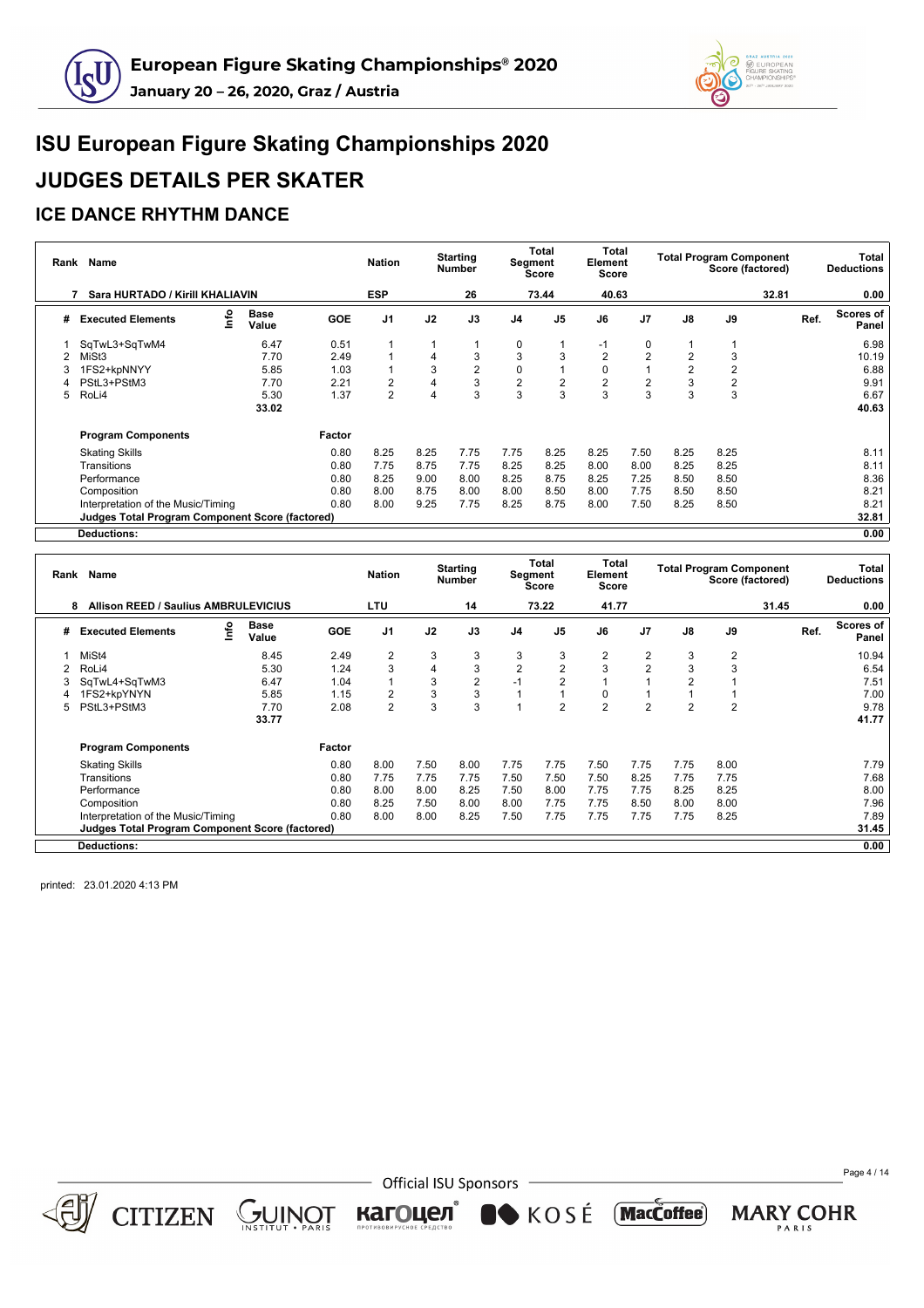



#### **ICE DANCE RHYTHM DANCE**

|   | Rank Name                                              |                      |            | <b>Nation</b>  |      | <b>Starting</b><br><b>Number</b> |                | Total<br>Segment<br><b>Score</b> | Total<br>Element<br><b>Score</b> |                |      | <b>Total Program Component</b><br>Score (factored) |       |      | Total<br><b>Deductions</b> |
|---|--------------------------------------------------------|----------------------|------------|----------------|------|----------------------------------|----------------|----------------------------------|----------------------------------|----------------|------|----------------------------------------------------|-------|------|----------------------------|
|   | Olivia SMART / Adrian DIAZ<br>9                        |                      |            | <b>ESP</b>     |      | 22                               |                | 72.19                            | 41.02                            |                |      |                                                    | 32.17 |      | $-1.00$                    |
| # | ۴o<br><b>Executed Elements</b>                         | <b>Base</b><br>Value | <b>GOE</b> | J <sub>1</sub> | J2   | J3                               | J <sub>4</sub> | J <sub>5</sub>                   | J6                               | J <sub>7</sub> | J8   | J9                                                 |       | Ref. | Scores of<br>Panel         |
|   | MiSt3                                                  | 7.70                 | 2.49       |                | 4    | 3                                | 2              | 3                                | 3                                | $\overline{2}$ | 3    | $\overline{2}$                                     |       |      | 10.19                      |
|   | SqTwL4+SqTwM4                                          | 6.84                 | 1.35       | $\overline{2}$ | 3    | $\overline{2}$                   | $\mathbf 0$    | 3                                | $\overline{2}$                   |                |      | $\overline{2}$                                     |       |      | 8.19                       |
| 3 | 1FS2+kpNNYY                                            | 5.85                 | 1.03       |                | 3    | $\overline{2}$                   |                |                                  | $\overline{2}$                   |                | -1   |                                                    |       |      | 6.88                       |
|   | PStL3+PStM3                                            | 7.70                 | 2.07       |                | 3    | 3                                | 2              | $\overline{2}$                   | 3                                | $\overline{2}$ |      | $\overline{2}$                                     |       |      | 9.77                       |
| 5 | RoLi3<br>$\geq$                                        | 4.55                 | 1.44       | 3              |      | 3                                | $\overline{2}$ | 4                                | 3                                | 3              |      | 3                                                  |       |      | 5.99                       |
|   |                                                        | 32.64                |            |                |      |                                  |                |                                  |                                  |                |      |                                                    |       |      | 41.02                      |
|   | <b>Program Components</b>                              |                      | Factor     |                |      |                                  |                |                                  |                                  |                |      |                                                    |       |      |                            |
|   | <b>Skating Skills</b>                                  |                      | 0.80       | 7.75           | 8.50 | 8.00                             | 7.50           | 8.25                             | 8.25                             | 7.50           | 7.00 | 7.75                                               |       |      | 7.86                       |
|   | Transitions                                            |                      | 0.80       | 7.50           | 8.75 | 7.50                             | 7.75           | 8.25                             | 8.25                             | 7.00           | 6.75 | 7.50                                               |       |      | 7.68                       |
|   | Performance                                            |                      | 0.80       | 8.00           | 9.00 | 7.75                             | 8.00           | 9.25                             | 8.75                             | 7.75           | 7.50 | 7.75                                               |       |      | 8.14                       |
|   | Composition                                            |                      | 0.80       | 8.00           | 9.00 | 8.00                             | 8.50           | 9.00                             | 8.50                             | 8.25           | 7.00 | 7.75                                               |       |      | 8.29                       |
|   | Interpretation of the Music/Timing                     |                      | 0.80       | 7.75           | 9.50 | 8.00                             | 8.25           | 8.75                             | 8.50                             | 8.75           | 7.25 | 7.75                                               |       |      | 8.25                       |
|   | <b>Judges Total Program Component Score (factored)</b> |                      |            |                |      |                                  |                |                                  |                                  |                |      |                                                    |       |      | 32.17                      |
|   | <b>Extended lifts</b><br><b>Deductions:</b>            |                      | $-1.00$    |                |      |                                  |                |                                  |                                  |                |      |                                                    |       |      | $-1.00$                    |
|   | Violation of choreo restrictions                       |                      | (1 of 10)  |                |      |                                  |                |                                  |                                  |                |      |                                                    |       |      |                            |

> Extended Dance Lift

|    | Rank Name                                       |      |               |            | <b>Nation</b>  |                | <b>Starting</b><br><b>Number</b> | <b>Segment</b> | <b>Total</b><br>Score | Total<br>Element<br>Score |                |                | <b>Total Program Component</b><br>Score (factored) |       |      | Total<br><b>Deductions</b> |
|----|-------------------------------------------------|------|---------------|------------|----------------|----------------|----------------------------------|----------------|-----------------------|---------------------------|----------------|----------------|----------------------------------------------------|-------|------|----------------------------|
| 10 | Natalia KALISZEK / Maksym SPODYRIEV             |      |               |            | <b>POL</b>     |                | 19                               |                | 71.96                 | 39.47                     |                |                |                                                    | 32.49 |      | 0.00                       |
| #  | <b>Executed Elements</b>                        | Info | Base<br>Value | <b>GOE</b> | J <sub>1</sub> | J2             | J3                               | J4             | J <sub>5</sub>        | J6                        | J <sub>7</sub> | J8             | J9                                                 |       | Ref. | <b>Scores of</b><br>Panel  |
|    | SqTwL3+SqTwM4                                   |      | 6.47          | 1.04       | 0              | 2              | 2                                | 2              | 0                     | 0                         | 3              | 2              | $\overline{c}$                                     |       |      | 7.51                       |
|    | RoLi4                                           |      | 5.30          | 1.31       | $\overline{2}$ | 4              | 3                                | 3              | $\overline{c}$        | $\overline{2}$            | 4              | 3              | 3                                                  |       |      | 6.61                       |
| З  | DiSt <sub>2</sub>                               |      | 6.95          | 2.21       |                | $\overline{2}$ | 3                                | 3              | $\overline{2}$        | $\overline{2}$            | 3              | 2              | $\overline{2}$                                     |       |      | 9.16                       |
|    | 1FS2+kpNYNY                                     |      | 5.85          | 0.80       | $\overline{2}$ |                | $\overline{2}$                   | $\overline{1}$ | 0                     | 0                         |                | 0              | 2                                                  |       |      | 6.65                       |
| 5  | PStL2+PStM3                                     |      | 7.33          | 2.21       | $\overline{2}$ | $\overline{2}$ | 3                                | $\overline{2}$ | $\overline{2}$        | $\overline{2}$            | 3              | $\overline{2}$ | 3                                                  |       |      | 9.54                       |
|    |                                                 |      | 31.90         |            |                |                |                                  |                |                       |                           |                |                |                                                    |       |      | 39.47                      |
|    | <b>Program Components</b>                       |      |               | Factor     |                |                |                                  |                |                       |                           |                |                |                                                    |       |      |                            |
|    | <b>Skating Skills</b>                           |      |               | 0.80       | 8.00           | 8.00           | 8.25                             | 8.25           | 7.50                  | 7.75                      | 8.50           | 7.75           | 8.50                                               |       |      | 8.07                       |
|    | Transitions                                     |      |               | 0.80       | 7.75           | 7.75           | 8.25                             | 8.50           | 7.75                  | 7.75                      | 8.50           | 7.75           | 8.25                                               |       |      | 8.00                       |
|    | Performance                                     |      |               | 0.80       | 7.75           | 7.75           | 8.25                             | 8.25           | 7.75                  | 8.00                      | 8.75           | 8.00           | 8.50                                               |       |      | 8.07                       |
|    | Composition                                     |      |               | 0.80       | 8.00           | 8.00           | 8.50                             | 8.75           | 7.50                  | 8.25                      | 8.75           | 7.75           | 8.75                                               |       |      | 8.29                       |
|    | Interpretation of the Music/Timing              |      |               | 0.80       | 8.00           | 7.75           | 8.50                             | 8.50           | 8.00                  | 8.00                      | 8.50           | 7.75           | 8.50                                               |       |      | 8.18                       |
|    | Judges Total Program Component Score (factored) |      |               |            |                |                |                                  |                |                       |                           |                |                |                                                    |       |      | 32.49                      |
|    | <b>Deductions:</b>                              |      |               |            |                |                |                                  |                |                       |                           |                |                |                                                    |       |      | 0.00                       |

printed: 23.01.2020 4:13 PM



CITIZEN GUINOT

- Official ISU Sponsors

KOSÉ MacCoffee)

кагоцел

Page 5 / 14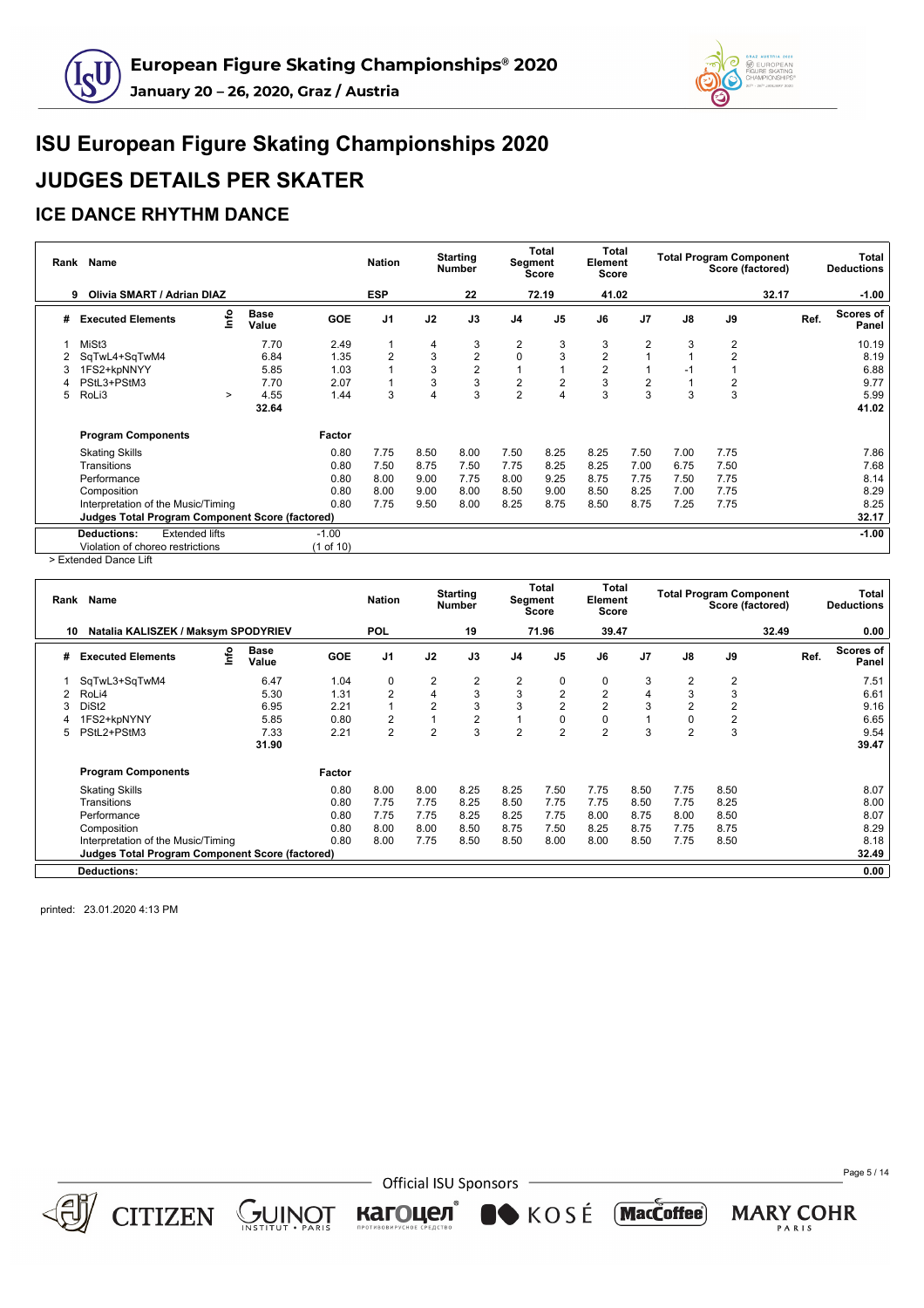



#### **ICE DANCE RHYTHM DANCE**

| Rank | Name                                                   |      |                      |            | <b>Nation</b> |      | <b>Starting</b><br><b>Number</b> |             | Total<br>Segment<br>Score | <b>Total</b><br>Element<br>Score |                |                | <b>Total Program Component</b><br>Score (factored) |       |      | Total<br><b>Deductions</b> |
|------|--------------------------------------------------------|------|----------------------|------------|---------------|------|----------------------------------|-------------|---------------------------|----------------------------------|----------------|----------------|----------------------------------------------------|-------|------|----------------------------|
| 11   | Alexandra NAZAROVA / Maxim NIKITIN                     |      |                      |            | <b>UKR</b>    |      | 17                               |             | 71.54                     | 40.43                            |                |                |                                                    | 31.11 |      | 0.00                       |
| #    | <b>Executed Elements</b>                               | ١nfo | <b>Base</b><br>Value | <b>GOE</b> | J1            | J2   | J3                               | J4          | J <sub>5</sub>            | J6                               | J <sub>7</sub> | J8             | J9                                                 |       | Ref. | Scores of<br>Panel         |
|      | SqTwL4+SqTwM4                                          |      | 6.84                 | 1.25       | 0             | 3    | 2                                | 2           |                           |                                  | 2              | 2              | $\overline{2}$                                     |       |      | 8.09                       |
|      | 1FS1+kpNNNY                                            |      | 5.35                 | 0.92       |               | 3    | 3                                | $\mathbf 0$ |                           | $\Omega$                         |                |                |                                                    |       |      | 6.27                       |
| 3    | PStL3+PStM3                                            |      | 7.70                 | 2.07       |               | 3    | 3                                | 2           | 2                         |                                  | 3              |                |                                                    |       |      | 9.77                       |
|      | SILi4                                                  |      | 5.30                 | 1.50       | 3             | 4    | 4                                | 3           | 3                         | 3                                | 4              | 3              | $\overline{2}$                                     |       |      | 6.80                       |
| 5    | MiSt3                                                  |      | 7.70                 | 1.80       |               | 2    | 3                                | 3           | $\overline{2}$            |                                  | $\overline{2}$ | $\overline{2}$ |                                                    |       |      | 9.50                       |
|      |                                                        |      | 32.89                |            |               |      |                                  |             |                           |                                  |                |                |                                                    |       |      | 40.43                      |
|      | <b>Program Components</b>                              |      |                      | Factor     |               |      |                                  |             |                           |                                  |                |                |                                                    |       |      |                            |
|      | <b>Skating Skills</b>                                  |      |                      | 0.80       | 7.75          | 8.00 | 7.75                             | 8.25        | 7.25                      | 7.50                             | 7.75           | 7.50           | 7.75                                               |       |      | 7.71                       |
|      | Transitions                                            |      |                      | 0.80       | 7.50          | 8.25 | 7.75                             | 8.00        | 7.50                      | 7.25                             | 8.00           | 7.00           | 7.50                                               |       |      | 7.64                       |
|      | Performance                                            |      |                      | 0.80       | 8.00          | 7.25 | 8.00                             | 8.50        | 7.75                      | 7.75                             | 8.25           | 7.00           | 7.75                                               |       |      | 7.82                       |
|      | Composition                                            |      |                      | 0.80       | 8.00          | 8.00 | 8.00                             | 8.50        | 7.75                      | 7.50                             | 8.25           | 7.25           | 8.00                                               |       |      | 7.93                       |
|      | Interpretation of the Music/Timing                     |      |                      | 0.80       | 8.00          | 7.25 | 8.25                             | 8.00        | 7.75                      | 7.50                             | 8.00           | 7.25           | 8.00                                               |       |      | 7.79                       |
|      | <b>Judges Total Program Component Score (factored)</b> |      |                      |            |               |      |                                  |             |                           |                                  |                |                |                                                    |       |      | 31.11                      |
|      | <b>Deductions:</b>                                     |      |                      |            |               |      |                                  |             |                           |                                  |                |                |                                                    |       |      | 0.00                       |

|     | Rank Name                                              |    |                      |            | <b>Nation</b>  |                | <b>Starting</b><br><b>Number</b> |                | Total<br>Segment<br>Score | <b>Total</b><br>Element<br>Score |                |      | <b>Total Program Component</b><br>Score (factored) |       |      | Total<br><b>Deductions</b> |
|-----|--------------------------------------------------------|----|----------------------|------------|----------------|----------------|----------------------------------|----------------|---------------------------|----------------------------------|----------------|------|----------------------------------------------------|-------|------|----------------------------|
| 12. | Maria KAZAKOVA / Georgy REVIYA                         |    |                      |            | <b>GEO</b>     |                | 21                               |                | 67.49                     | 37.95                            |                |      |                                                    | 29.54 |      | 0.00                       |
| #   | <b>Executed Elements</b>                               | ۴o | <b>Base</b><br>Value | <b>GOE</b> | J <sub>1</sub> | J2             | J3                               | J <sub>4</sub> | J <sub>5</sub>            | J6                               | J <sub>7</sub> | J8   | J9                                                 |       | Ref. | Scores of<br>Panel         |
|     | SqTwL4+SqTwM4                                          |    | 6.84                 | 1.87       | 3              | 3              | 3                                | 2              | 3                         | 4                                | $\overline{2}$ | 2    | $\overline{2}$                                     |       |      | 8.71                       |
|     | 1FSB+kpNNNN                                            |    | 4.00                 | 0.34       | $\Omega$       | $\overline{2}$ |                                  | $\Omega$       |                           | $-1$                             | $\Omega$       |      |                                                    |       |      | 4.34                       |
|     | PStL3+PStM3                                            |    | 7.70                 | 1.10       |                | $\overline{2}$ |                                  |                | $\overline{2}$            | 0                                |                |      |                                                    |       |      | 8.80                       |
|     | DiSt <sub>3</sub>                                      |    | 7.70                 | 1.66       |                | $\overline{2}$ | $\overline{2}$                   | 2              | $\overline{2}$            |                                  | $\overline{2}$ | 2    |                                                    |       |      | 9.36                       |
| 5   | StaLi4                                                 |    | 5.30                 | 1.44       | 3              | 4              | 3                                | 4              | 3                         | 3                                | $\overline{2}$ | 4    | $\overline{2}$                                     |       |      | 6.74                       |
|     |                                                        |    | 31.54                |            |                |                |                                  |                |                           |                                  |                |      |                                                    |       |      | 37.95                      |
|     | <b>Program Components</b>                              |    |                      | Factor     |                |                |                                  |                |                           |                                  |                |      |                                                    |       |      |                            |
|     | <b>Skating Skills</b>                                  |    |                      | 0.80       | 7.50           | 7.50           | 7.25                             | 7.25           | 7.25                      | 7.50                             | 7.50           | 7.50 | 7.25                                               |       |      | 7.39                       |
|     | Transitions                                            |    |                      | 0.80       | 7.25           | 7.25           | 7.00                             | 7.50           | 7.25                      | 7.25                             | 7.00           | 7.25 | 7.25                                               |       |      | 7.21                       |
|     | Performance                                            |    |                      | 0.80       | 7.50           | 7.25           | 7.25                             | 7.75           | 7.75                      | 7.75                             | 7.25           | 7.75 | 7.50                                               |       |      | 7.54                       |
|     | Composition                                            |    |                      | 0.80       | 7.50           | 7.25           | 7.00                             | 7.75           | 7.50                      | 7.50                             | 7.50           | 7.50 | 7.25                                               |       |      | 7.43                       |
|     | Interpretation of the Music/Timing                     |    |                      | 0.80       | 7.25           | 7.00           | 7.25                             | 7.50           | 7.50                      | 7.25                             | 7.25           | 7.50 | 7.50                                               |       |      | 7.36                       |
|     | <b>Judges Total Program Component Score (factored)</b> |    |                      |            |                |                |                                  |                |                           |                                  |                |      |                                                    |       |      | 29.54                      |
|     | <b>Deductions:</b>                                     |    |                      |            |                |                |                                  |                |                           |                                  |                |      |                                                    |       |      | 0.00                       |

printed: 23.01.2020 4:13 PM



 $CITIZEN \simeq \bigcup_{\text{NS TITUT}} \text{NISTIUT}$ 

**Official ISU Sponsors** 

кагоцел®

KOSÉ MacCoffee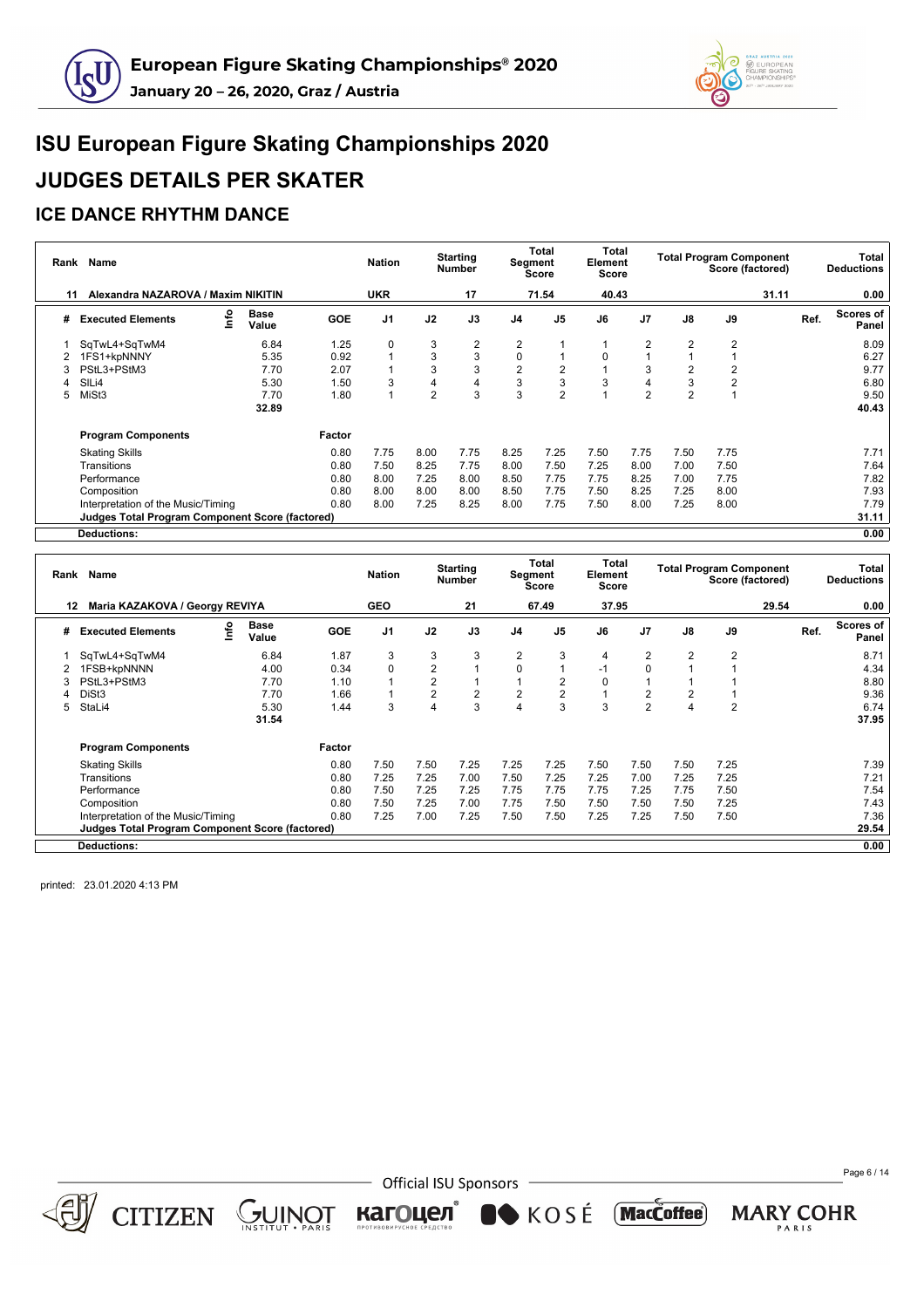



#### **ICE DANCE RHYTHM DANCE**

|    | Rank Name                                              |    |                      |            | <b>Nation</b>  |                | <b>Starting</b><br><b>Number</b> | Segment        | Total<br>Score | Total<br>Element<br>Score |                |                | <b>Total Program Component</b><br>Score (factored) |       | Total<br><b>Deductions</b> |
|----|--------------------------------------------------------|----|----------------------|------------|----------------|----------------|----------------------------------|----------------|----------------|---------------------------|----------------|----------------|----------------------------------------------------|-------|----------------------------|
| 13 | Adelina GALYAVIEVA / Louis THAURON                     |    |                      |            | <b>FRA</b>     |                | 15                               |                | 66.85          | 37.04                     |                |                |                                                    | 29.81 | 0.00                       |
| #  | <b>Executed Elements</b>                               | ۴ů | <b>Base</b><br>Value | <b>GOE</b> | J <sub>1</sub> | J2             | J3                               | J <sub>4</sub> | J <sub>5</sub> | J6                        | J <sub>7</sub> | J8             | J9                                                 |       | Scores of<br>Ref.<br>Panel |
|    | 1FSB+kpNNNN                                            |    | 4.00                 | 0.60       |                | $\overline{2}$ | 2                                | 1              |                | 0                         |                |                | $\Omega$                                           |       | 4.60                       |
|    | PStL2+PStM2                                            | S  | 6.96                 | 1.10       |                | 3              | $\overline{2}$                   | 1              |                |                           |                |                |                                                    |       | 8.06                       |
| 3  | SqTwL4+SqTwM4                                          |    | 6.84                 | 1.77       | 2              | 3              | 3                                | 3              | 3              | $\overline{2}$            |                | 2              | 2                                                  |       | 8.61                       |
|    | MiSt3                                                  |    | 7.70                 | 1.66       |                | 3              | 3                                | $\overline{2}$ | 3              |                           |                |                |                                                    |       | 9.36                       |
| 5  | StaLi4                                                 |    | 5.30                 | 1.11       | $\overline{2}$ | 4              | 3                                | 3              | 3              | $\overline{2}$            | $\overline{2}$ | $\overline{2}$ | $\overline{2}$                                     |       | 6.41                       |
|    |                                                        |    | 30.80                |            |                |                |                                  |                |                |                           |                |                |                                                    |       | 37.04                      |
|    | <b>Program Components</b>                              |    |                      | Factor     |                |                |                                  |                |                |                           |                |                |                                                    |       |                            |
|    | <b>Skating Skills</b>                                  |    |                      | 0.80       | 7.75           | 7.25           | 7.50                             | 7.75           | 7.50           | 7.50                      | 7.00           | 7.00           | 6.75                                               |       | 7.36                       |
|    | Transitions                                            |    |                      | 0.80       | 7.50           | 7.50           | 7.50                             | 7.50           | 7.50           | 7.25                      | 7.25           | 7.00           | 6.50                                               |       | 7.36                       |
|    | Performance                                            |    |                      | 0.80       | 7.75           | 7.50           | 7.75                             | 8.25           | 8.00           | 7.75                      | 7.75           | 7.25           | 7.00                                               |       | 7.68                       |
|    | Composition                                            |    |                      | 0.80       | 7.50           | 7.25           | 7.50                             | 8.00           | 7.75           | 7.50                      | 7.00           | 7.00           | 7.00                                               |       | 7.36                       |
|    | Interpretation of the Music/Timing                     |    |                      | 0.80       | 7.50           | 7.75           | 7.75                             | 8.00           | 7.75           | 7.25                      | 7.25           | 7.25           | 6.75                                               |       | 7.50                       |
|    | <b>Judges Total Program Component Score (factored)</b> |    |                      |            |                |                |                                  |                |                |                           |                |                |                                                    |       | 29.81                      |
|    | <b>Deductions:</b>                                     |    |                      |            |                |                |                                  |                |                |                           |                |                |                                                    |       | 0.00                       |

S Separation in the Step Sequence

|    | Rank Name                                              |    |                      |            | <b>Nation</b>  |                | <b>Starting</b><br><b>Number</b> | <b>Segment</b> | Total<br>Score | Total<br>Element<br><b>Score</b> |                |                | <b>Total Program Component</b><br>Score (factored) |       |      | Total<br><b>Deductions</b> |
|----|--------------------------------------------------------|----|----------------------|------------|----------------|----------------|----------------------------------|----------------|----------------|----------------------------------|----------------|----------------|----------------------------------------------------|-------|------|----------------------------|
| 14 | Jasmine TESSARI / Francesco FIORETTI                   |    |                      |            | ITA            |                | 16                               |                | 66.79          | 38.37                            |                |                |                                                    | 28.42 |      | 0.00                       |
| #  | <b>Executed Elements</b>                               | ۴ů | <b>Base</b><br>Value | <b>GOE</b> | J <sub>1</sub> | J2             | J3                               | J4             | J5             | J6                               | J <sub>7</sub> | J8             | J9                                                 |       | Ref. | Scores of<br>Panel         |
|    | SqTwL4+SqTwM4                                          |    | 6.84                 | 1.25       |                | 2              | 3                                | $\overline{2}$ | $\overline{2}$ | 2                                |                | 2              | 0                                                  |       |      | 8.09                       |
|    | 1FS2+kpNYYN                                            |    | 5.85                 | 0.69       |                | $\overline{1}$ | 2                                | 1              |                | 0                                | 0              | $\overline{2}$ | $\Omega$                                           |       |      | 6.54                       |
|    | PStL3+PStM2                                            |    | 7.33                 | 1.52       |                | 2              | 2                                | $\mathbf{1}$   | 2              | $\overline{2}$                   |                | 2              |                                                    |       |      | 8.85                       |
|    | RoLi4                                                  |    | 5.30                 | 0.98       | 2              | 3              | $\overline{c}$                   | $\overline{c}$ | $\overline{2}$ |                                  | 2              | 3              | 2                                                  |       |      | 6.28                       |
| 5  | MiSt <sub>2</sub>                                      |    | 6.95                 | 1.66       |                | 3              | $\overline{2}$                   | $\overline{2}$ | $\overline{2}$ |                                  | $\overline{2}$ | $\overline{2}$ |                                                    |       |      | 8.61                       |
|    |                                                        |    | 32.27                |            |                |                |                                  |                |                |                                  |                |                |                                                    |       |      | 38.37                      |
|    | <b>Program Components</b>                              |    |                      | Factor     |                |                |                                  |                |                |                                  |                |                |                                                    |       |      |                            |
|    | <b>Skating Skills</b>                                  |    |                      | 0.80       | 6.75           | 6.75           | 7.25                             | 7.50           | 6.75           | 7.75                             | 7.00           | 7.25           | 6.50                                               |       |      | 7.04                       |
|    | Transitions                                            |    |                      | 0.80       | 6.50           | 7.00           | 7.00                             | 7.50           | 6.75           | 7.50                             | 7.00           | 6.75           | 6.25                                               |       |      | 6.93                       |
|    | Performance                                            |    |                      | 0.80       | 6.75           | 6.75           | 7.00                             | 7.75           | 7.25           | 8.00                             | 7.50           | 7.50           | 6.50                                               |       |      | 7.21                       |
|    | Composition                                            |    |                      | 0.80       | 6.50           | 6.75           | 7.00                             | 8.00           | 7.00           | 7.75                             | 7.50           | 7.25           | 6.75                                               |       |      | 7.14                       |
|    | Interpretation of the Music/Timing                     |    |                      | 0.80       | 6.50           | 7.00           | 7.50                             | 7.75           | 7.25           | 7.75                             | 7.25           | 7.25           | 6.50                                               |       |      | 7.21                       |
|    | <b>Judges Total Program Component Score (factored)</b> |    |                      |            |                |                |                                  |                |                |                                  |                |                |                                                    |       |      | 28.42                      |
|    | <b>Deductions:</b>                                     |    |                      |            |                |                |                                  |                |                |                                  |                |                |                                                    |       |      | 0.00                       |

printed: 23.01.2020 4:13 PM



CITIZEN GUINOT

**Official ISU Sponsors** 

**SOSÉ** 

кагоцел

Page 7 / 14

**MARY COHR** PARIS

(MacCoffee)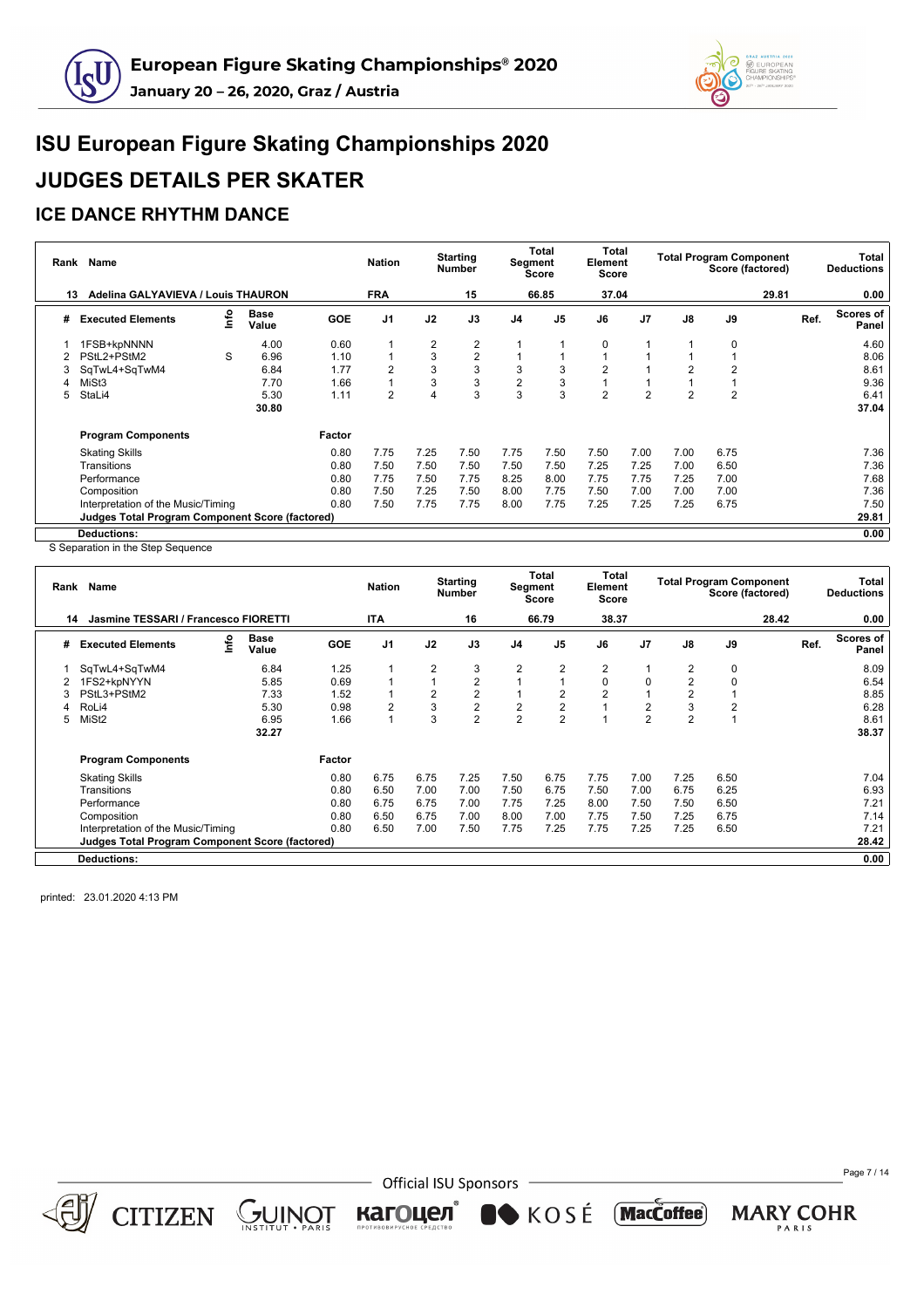



#### **ICE DANCE RHYTHM DANCE**

| Rank | Name                                            |                                    |            | <b>Nation</b>  |      | <b>Starting</b><br><b>Number</b> | Segment        | Total<br>Score | Total<br>Element<br>Score |                |                | <b>Total Program Component</b><br>Score (factored) |       |      | Total<br><b>Deductions</b> |
|------|-------------------------------------------------|------------------------------------|------------|----------------|------|----------------------------------|----------------|----------------|---------------------------|----------------|----------------|----------------------------------------------------|-------|------|----------------------------|
| 15   | Evgeniia LOPAREVA / Geoffrey BRISSAUD           |                                    |            | <b>FRA</b>     |      | 13                               |                | 65.68          | 38.14                     |                |                |                                                    | 27.54 |      | 0.00                       |
| #    | <b>Executed Elements</b>                        | <u>nfo</u><br><b>Base</b><br>Value | <b>GOE</b> | J <sub>1</sub> | J2   | J3                               | J <sub>4</sub> | J <sub>5</sub> | J6                        | J <sub>7</sub> | $\mathsf{J}8$  | J9                                                 |       | Ref. | Scores of<br>Panel         |
|      | SqTwL4+SqTwM4                                   | 6.84                               | 1.56       | 2              | 3    | 2                                | 2              | 3              | 2                         |                | 2              | $\overline{2}$                                     |       |      | 8.40                       |
|      | SIL <sub>i4</sub>                               | 5.30                               | 0.79       |                | 2    | 3                                | $\overline{2}$ | $\overline{2}$ |                           | 3              |                |                                                    |       |      | 6.09                       |
|      | 1FS2+kpNNYY                                     | 5.85                               | 0.80       |                | 2    | $\overline{2}$                   |                |                | $\Omega$                  |                |                | 0                                                  |       |      | 6.65                       |
|      | PStL3+PStM3                                     | 7.70                               | 1.10       |                |      | $\boldsymbol{2}$                 | $\mathbf 0$    | $\overline{2}$ |                           | 0              |                |                                                    |       |      | 8.80                       |
| 5.   | DiSt <sub>2</sub>                               | 6.95                               | 1.25       |                | 3    | $\overline{2}$                   |                | $\overline{2}$ | $\Omega$                  | $\Omega$       | $\overline{2}$ |                                                    |       |      | 8.20                       |
|      |                                                 | 32.64                              |            |                |      |                                  |                |                |                           |                |                |                                                    |       |      | 38.14                      |
|      | <b>Program Components</b>                       |                                    | Factor     |                |      |                                  |                |                |                           |                |                |                                                    |       |      |                            |
|      | <b>Skating Skills</b>                           |                                    | 0.80       | 7.25           | 6.75 | 7.25                             | 6.75           | 7.25           | 6.75                      | 6.50           | 7.00           | 6.00                                               |       |      | 6.89                       |
|      | Transitions                                     |                                    | 0.80       | 7.00           | 6.50 | 6.75                             | 7.00           | 7.00           | 6.50                      | 6.25           | 7.00           | 6.00                                               |       |      | 6.71                       |
|      | Performance                                     |                                    | 0.80       | 7.25           | 6.50 | 7.25                             | 7.25           | 7.50           | 6.75                      | 6.75           | 7.50           | 6.25                                               |       |      | 7.04                       |
|      | Composition                                     |                                    | 0.80       | 7.00           | 6.75 | 7.00                             | 7.00           | 7.25           | 6.50                      | 7.00           | 7.25           | 6.00                                               |       |      | 6.93                       |
|      | Interpretation of the Music/Timing              |                                    | 0.80       | 7.25           | 7.00 | 7.00                             | 6.50           | 7.50           | 6.50                      | 6.75           | 7.00           | 6.25                                               |       |      | 6.86                       |
|      | Judges Total Program Component Score (factored) |                                    |            |                |      |                                  |                |                |                           |                |                |                                                    |       |      | 27.54                      |
|      | <b>Deductions:</b>                              |                                    |            |                |      |                                  |                |                |                           |                |                |                                                    |       |      | 0.00                       |

Violation of choreo restrictions (1 of 10)

| Rank | Name                                                   |      |                      |            | <b>Nation</b>  |                | <b>Starting</b><br>Number |                | Total<br><b>Segment</b><br><b>Score</b> | Total<br>Element<br><b>Score</b> |                |                | <b>Total Program Component</b><br>Score (factored) |       | Total<br><b>Deductions</b> |
|------|--------------------------------------------------------|------|----------------------|------------|----------------|----------------|---------------------------|----------------|-----------------------------------------|----------------------------------|----------------|----------------|----------------------------------------------------|-------|----------------------------|
|      | Yuka ORIHARA / Juho PIRINEN<br>16                      |      |                      |            | <b>FIN</b>     |                | 4                         |                | 64.49                                   | 37.38                            |                |                |                                                    | 27.11 | 0.00                       |
| #    | <b>Executed Elements</b>                               | Info | <b>Base</b><br>Value | <b>GOE</b> | J1             | J2             | J3                        | J <sub>4</sub> | J <sub>5</sub>                          | J6                               | J <sub>7</sub> | J8             | J9                                                 | Ref.  | <b>Scores of</b><br>Panel  |
|      | SqTwL4+SqTwM4                                          |      | 6.84                 | 1.04       |                | 2              | 2                         |                | 0                                       | $\overline{2}$                   |                | 2              |                                                    |       | 7.88                       |
|      | 1FS2+kpYYNN                                            |      | 5.85                 | 0.69       |                | $\overline{2}$ |                           | 0              | 0                                       |                                  |                | $\overline{2}$ | 0                                                  |       | 6.54                       |
|      | PStL2+PStM2                                            |      | 6.96                 | 1.38       |                | 3              | $\overline{2}$            |                |                                         |                                  | $\overline{2}$ | 2              |                                                    |       | 8.34                       |
|      | MiSt <sub>2</sub>                                      |      | 6.95                 | 1.39       |                | 3              | $\overline{2}$            |                |                                         |                                  | $\overline{2}$ | $\overline{2}$ |                                                    |       | 8.34                       |
| 5    | RoLi4                                                  |      | 5.30                 | 0.98       | $\overline{2}$ | 4              | $\overline{2}$            | $\overline{2}$ | $\overline{2}$                          | $\overline{2}$                   | 3              | $\overline{2}$ |                                                    |       | 6.28                       |
|      |                                                        |      | 31.90                |            |                |                |                           |                |                                         |                                  |                |                |                                                    |       | 37.38                      |
|      | <b>Program Components</b>                              |      |                      | Factor     |                |                |                           |                |                                         |                                  |                |                |                                                    |       |                            |
|      | <b>Skating Skills</b>                                  |      |                      | 0.80       | 6.75           | 7.00           | 6.75                      | 6.50           | 6.50                                    | 6.50                             | 7.25           | 7.25           | 6.25                                               |       | 6.75                       |
|      | Transitions                                            |      |                      | 0.80       | 6.50           | 7.25           | 6.50                      | 6.00           | 6.50                                    | 6.75                             | 6.75           | 7.00           | 6.00                                               |       | 6.57                       |
|      | Performance                                            |      |                      | 0.80       | 7.00           | 7.25           | 7.00                      | 6.75           | 6.75                                    | 6.50                             | 7.50           | 7.50           | 6.50                                               |       | 6.96                       |
|      | Composition                                            |      |                      | 0.80       | 6.50           | 7.25           | 6.75                      | 6.25           | 6.25                                    | 7.00                             | 7.00           | 7.50           | 6.25                                               |       | 6.71                       |
|      | Interpretation of the Music/Timing                     |      |                      | 0.80       | 7.25           | 7.50           | 6.75                      | 6.75           | 6.50                                    | 6.75                             | 7.25           | 7.00           | 6.50                                               |       | 6.89                       |
|      | <b>Judges Total Program Component Score (factored)</b> |      |                      |            |                |                |                           |                |                                         |                                  |                |                |                                                    |       | 27.11                      |
|      | <b>Deductions:</b>                                     |      |                      |            |                |                |                           |                |                                         |                                  |                |                |                                                    |       | 0.00                       |

printed: 23.01.2020 4:13 PM



CITIZEN CUINOT

- Official ISU Sponsors

кагоцел®

KOSÉ MacCoffee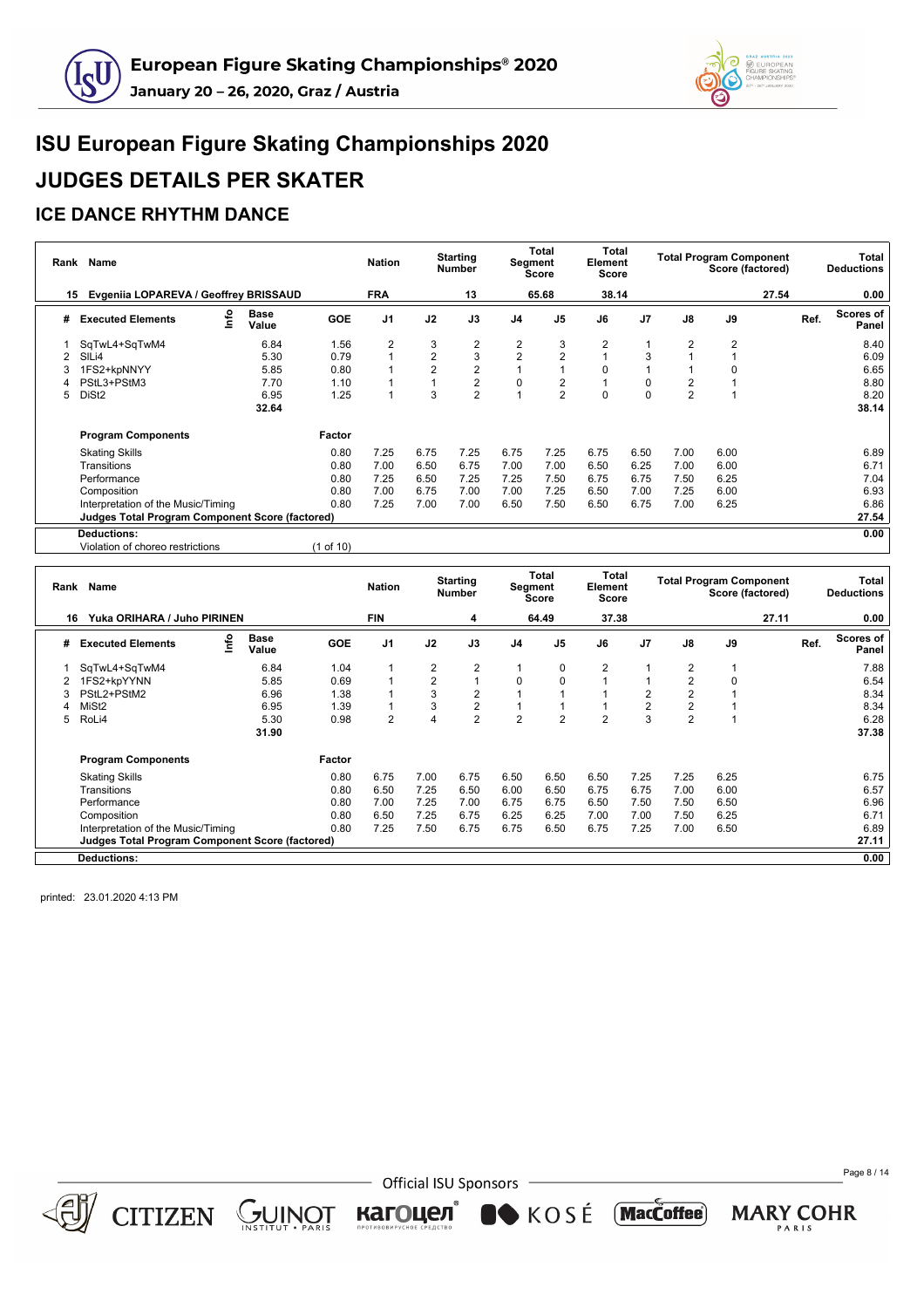



#### **ICE DANCE RHYTHM DANCE**

|    | Rank Name                                              |    |                      |            | <b>Nation</b>  |                | <b>Starting</b><br><b>Number</b> |                | Total<br>Segment<br>Score | <b>Total</b><br>Element<br>Score |                |      | <b>Total Program Component</b><br>Score (factored) |       |      | Total<br><b>Deductions</b> |
|----|--------------------------------------------------------|----|----------------------|------------|----------------|----------------|----------------------------------|----------------|---------------------------|----------------------------------|----------------|------|----------------------------------------------------|-------|------|----------------------------|
| 17 | <b>Natalie TASCHLEROVA / Filip TASCHLER</b>            |    |                      |            | <b>CZE</b>     |                |                                  |                | 62.53                     | 36.18                            |                |      |                                                    | 26.35 |      | 0.00                       |
| #  | <b>Executed Elements</b>                               | ۴o | <b>Base</b><br>Value | <b>GOE</b> | J <sub>1</sub> | J2             | J3                               | J <sub>4</sub> | J <sub>5</sub>            | J6                               | J <sub>7</sub> | J8   | J9                                                 |       | Ref. | <b>Scores of</b><br>Panel  |
|    | SqTwL3+SqTwM4                                          |    | 6.47                 | 0.93       |                |                | 2                                | 0              |                           | $\overline{2}$                   | 2              |      |                                                    |       |      | 7.40                       |
|    | MiSt <sub>3</sub>                                      |    | 7.70                 | 1.25       |                | $\overline{2}$ | $\overline{2}$                   | $\overline{2}$ |                           |                                  |                |      |                                                    |       |      | 8.95                       |
|    | 1FS1+kpNYNN                                            |    | 5.35                 | 0.00       | $\Omega$       | $\Omega$       |                                  | $-1$           | $\Omega$                  | $\Omega$                         | $\Omega$       |      |                                                    |       |      | 5.35                       |
|    | PStL3+PStM3                                            |    | 7.70                 | 0.69       |                | 2              | 0                                | 0              |                           | 0                                |                |      |                                                    |       |      | 8.39                       |
| 5  | CuLi4                                                  |    | 5.30                 | 0.79       | $\mathfrak{p}$ | 3              |                                  | $\overline{2}$ |                           |                                  | $\mathfrak{p}$ | 2    | $\overline{2}$                                     |       |      | 6.09                       |
|    |                                                        |    | 32.52                |            |                |                |                                  |                |                           |                                  |                |      |                                                    |       |      | 36.18                      |
|    | <b>Program Components</b>                              |    |                      | Factor     |                |                |                                  |                |                           |                                  |                |      |                                                    |       |      |                            |
|    | <b>Skating Skills</b>                                  |    |                      | 0.80       | 6.75           | 6.50           | 6.75                             | 6.25           | 6.25                      | 6.75                             | 6.50           | 6.50 | 6.75                                               |       |      | 6.57                       |
|    | Transitions                                            |    |                      | 0.80       | 6.50           | 6.25           | 6.75                             | 6.25           | 6.25                      | 6.50                             | 6.75           | 6.25 | 6.75                                               |       |      | 6.46                       |
|    | Performance                                            |    |                      | 0.80       | 6.75           | 6.75           | 6.50                             | 6.75           | 6.50                      | 6.75                             | 7.00           | 6.75 | 7.00                                               |       |      | 6.75                       |
|    | Composition                                            |    |                      | 0.80       | 6.75           | 6.50           | 6.75                             | 6.25           | 6.50                      | 6.50                             | 7.00           | 6.50 | 6.50                                               |       |      | 6.57                       |
|    | Interpretation of the Music/Timing                     |    |                      | 0.80       | 6.75           | 6.25           | 6.50                             | 6.00           | 6.75                      | 6.75                             | 6.75           | 6.25 | 6.75                                               |       |      | 6.57                       |
|    | <b>Judges Total Program Component Score (factored)</b> |    |                      |            |                |                |                                  |                |                           |                                  |                |      |                                                    |       |      | 26.35                      |
|    | Deductions:                                            |    |                      |            |                |                |                                  |                |                           |                                  |                |      |                                                    |       |      | 0.00                       |

|         | Rank Name                                              |      |                      |                | <b>Nation</b>  |                | <b>Starting</b><br><b>Number</b> |                | Total<br>Segment<br><b>Score</b> | Total<br>Element<br><b>Score</b> |                |                | <b>Total Program Component</b><br>Score (factored) |       | Total<br><b>Deductions</b> |
|---------|--------------------------------------------------------|------|----------------------|----------------|----------------|----------------|----------------------------------|----------------|----------------------------------|----------------------------------|----------------|----------------|----------------------------------------------------|-------|----------------------------|
| 18      | Katharina MUELLER / Tim DIECK                          |      |                      |                | <b>GER</b>     |                | 8                                |                | 61.42                            | 34.03                            |                |                |                                                    | 28.39 | $-1.00$                    |
| #       | <b>Executed Elements</b>                               | ١nfo | <b>Base</b><br>Value | <b>GOE</b>     | J <sub>1</sub> | J2             | J3                               | J <sub>4</sub> | J <sub>5</sub>                   | J6                               | J <sub>7</sub> | J8             | J9                                                 | Ref.  | Scores of<br>Panel         |
|         | SqTwL3+SqTwM3                                          |      | 6.10                 | 1.67           | 2              | 3              | 3                                | 2              | $\overline{2}$                   | 3                                | $\overline{2}$ |                | $\overline{2}$                                     |       | 7.77                       |
|         | 1FS2+kpNYYT                                            |      | 5.85                 | 0.92           |                | 2              | $\overline{2}$                   | 0              | 1                                |                                  | $\overline{2}$ |                |                                                    |       | 6.77                       |
| 3       | PStL3+PStM3                                            | F.   | 7.70                 | $-2.63$        | -4             | -3             | $-3$                             | -3             | $-3$                             | -3                               | $-2$           | $-2$           | $-2$                                               |       | 5.07                       |
| 4       | DiSt <sub>2</sub>                                      |      | 6.95                 | 1.25           |                | $\overline{2}$ | $\overline{2}$                   | $-1$           | 1                                |                                  | $\overline{2}$ |                |                                                    |       | 8.20                       |
| 5       | RoLi4                                                  |      | 5.30                 | 0.92           |                | 3              | $\overline{2}$                   | $\mathbf 0$    | $\overline{2}$                   | $\overline{2}$                   | 3              | $\overline{2}$ | $\overline{2}$                                     |       | 6.22                       |
|         |                                                        |      | 31.90                |                |                |                |                                  |                |                                  |                                  |                |                |                                                    |       | 34.03                      |
|         | <b>Program Components</b>                              |      |                      | Factor         |                |                |                                  |                |                                  |                                  |                |                |                                                    |       |                            |
|         | <b>Skating Skills</b>                                  |      |                      | 0.80           | 7.00           | 7.50           | 7.50                             | 6.75           | 7.00                             | 7.50                             | 7.50           | 6.25           | 6.75                                               |       | 7.14                       |
|         | Transitions                                            |      |                      | 0.80           | 6.50           | 7.75           | 7.25                             | 6.75           | 6.75                             | 7.25                             | 7.75           | 5.75           | 7.00                                               |       | 7.04                       |
|         | Performance                                            |      |                      | 0.80           | 7.00           | 7.50           | 7.00                             | 6.00           | 6.50                             | 7.25                             | 7.25           | 6.25           | 7.25                                               |       | 6.93                       |
|         | Composition                                            |      |                      | 0.80           | 6.75           | 7.75           | 7.50                             | 7.00           | 6.75                             | 7.50                             | 8.00           | 6.00           | 7.00                                               |       | 7.18                       |
|         | Interpretation of the Music/Timing                     |      |                      | 0.80           | 7.25           | 7.75           | 7.50                             | 6.75           | 7.25                             | 7.25                             | 7.25           | 6.00           | 7.25                                               |       | 7.21                       |
|         | <b>Judges Total Program Component Score (factored)</b> |      |                      |                |                |                |                                  |                |                                  |                                  |                |                |                                                    |       | 28.39                      |
|         | <b>Deductions:</b><br>Falls                            |      |                      | $-1.00$<br>(1) |                |                |                                  |                |                                  |                                  |                |                |                                                    |       | $-1.00$                    |
| E. E.AU |                                                        |      |                      |                |                |                |                                  |                |                                  |                                  |                |                |                                                    |       |                            |

F Fall

printed: 23.01.2020 4:13 PM



CITIZEN GUINOT

**Official ISU Sponsors** 

кагоцел®

KOSÉ MacCoffee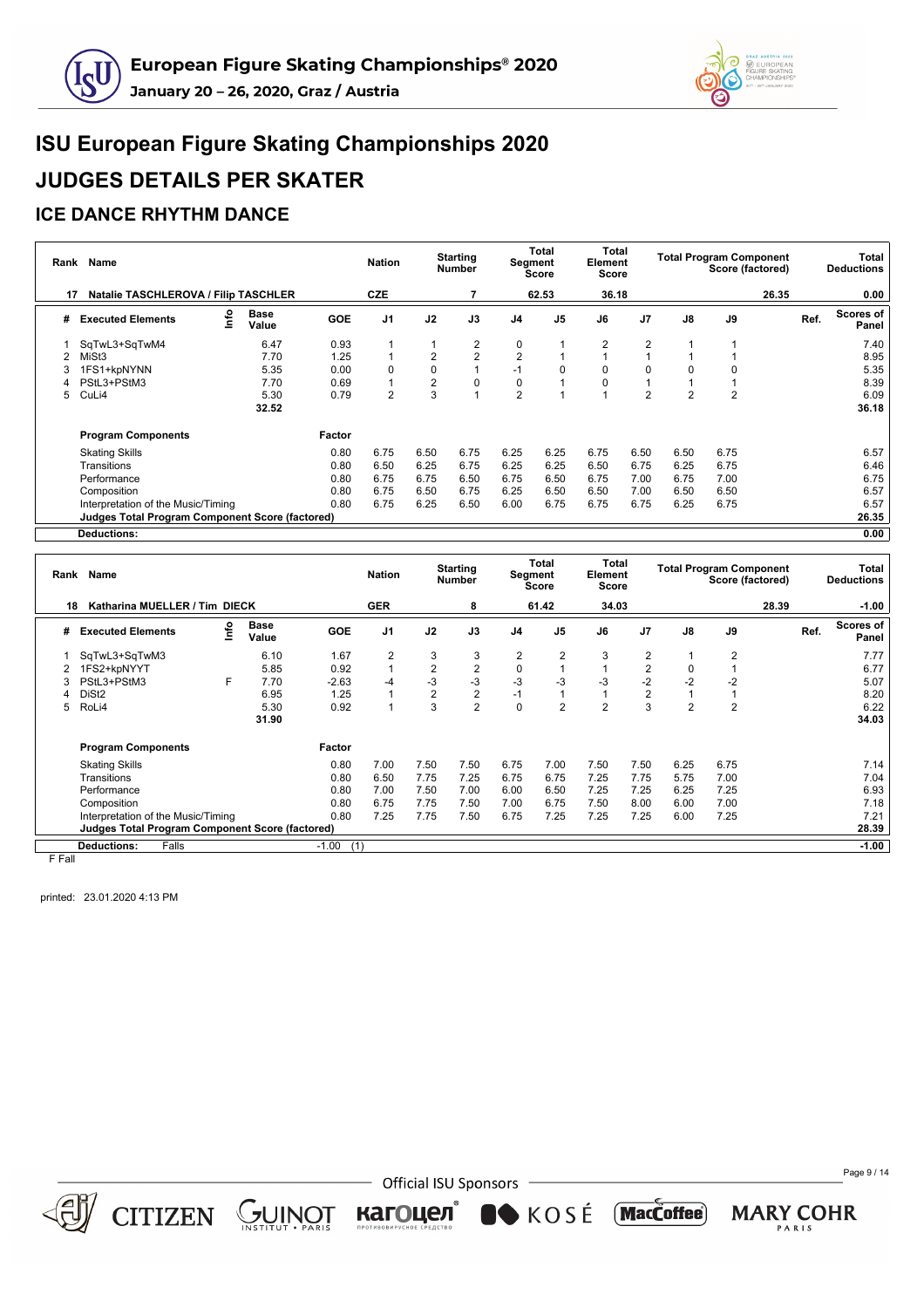



#### **ICE DANCE RHYTHM DANCE**

| Rank | Name                                                   |                      |            | <b>Nation</b>  |      | <b>Starting</b><br><b>Number</b> |                | <b>Total</b><br>Segment<br>Score | <b>Total</b><br>Element<br>Score |                |                | <b>Total Program Component</b> | Score (factored) |      | Total<br><b>Deductions</b> |
|------|--------------------------------------------------------|----------------------|------------|----------------|------|----------------------------------|----------------|----------------------------------|----------------------------------|----------------|----------------|--------------------------------|------------------|------|----------------------------|
| 19   | Tina GARABEDIAN / Simon PROULX SENECAL                 |                      |            | <b>ARM</b>     |      | 5                                |                | 61.25                            | 35.24                            |                |                |                                | 26.01            |      | 0.00                       |
| #    | lnfo<br><b>Executed Elements</b>                       | <b>Base</b><br>Value | <b>GOE</b> | J <sub>1</sub> | J2   | J3                               | J <sub>4</sub> | J <sub>5</sub>                   | J6                               | J <sub>7</sub> | J8             | J9                             |                  | Ref. | Scores of<br>Panel         |
|      | SqTwL4+SqTwM4                                          | 6.84                 | 1.25       | 3              |      | 3                                |                |                                  | 2                                | 2              | 2              | 0                              |                  |      | 8.09                       |
| 2    | DiSt <sub>2</sub>                                      | 6.95                 | 1.11       |                | 3    | $\overline{2}$                   |                |                                  |                                  |                |                |                                |                  |      | 8.06                       |
|      | 1FS2+kpNNYY                                            | 5.85                 | 0.00       | $\Omega$       | 0    | $\mathbf 0$                      | $\mathbf 0$    | 0                                |                                  | 0              | $-2$           | 0                              |                  |      | 5.85                       |
|      | PStL3+PStM3                                            | 7.70                 | $-0.55$    | $-1$           | 0    | $\mathbf 0$                      | $-2$           | $-1$                             | $-1$                             | $\Omega$       | 0              | $-1$                           |                  |      | 7.15                       |
| 5    |                                                        | 0.00                 | 0.00       |                |      |                                  |                |                                  |                                  |                |                |                                |                  |      | 0.00                       |
| 6    | RoLi4                                                  | 5.30                 | 0.79       |                | 4    | 3                                | $\mathbf 0$    | $\mathbf{1}$                     | $\overline{2}$                   | $\overline{2}$ | $\overline{2}$ |                                |                  |      | 6.09                       |
|      |                                                        | 32.64                |            |                |      |                                  |                |                                  |                                  |                |                |                                |                  |      | 35.24                      |
|      | <b>Program Components</b>                              |                      | Factor     |                |      |                                  |                |                                  |                                  |                |                |                                |                  |      |                            |
|      | <b>Skating Skills</b>                                  |                      | 0.80       | 7.25           | 6.25 | 7.50                             | 5.50           | 6.25                             | 6.75                             | 6.75           | 6.75           | 5.50                           |                  |      | 6.50                       |
|      | Transitions                                            |                      | 0.80       | 6.75           | 6.00 | 7.00                             | 5.50           | 6.25                             | 7.00                             | 6.25           | 6.50           | 5.25                           |                  |      | 6.32                       |
|      | Performance                                            |                      | 0.80       | 7.00           | 6.50 | 7.25                             | 5.00           | 6.50                             | 6.75                             | 6.75           | 6.75           | 6.00                           |                  |      | 6.61                       |
|      | Composition                                            |                      | 0.80       | 7.00           | 6.25 | 7.50                             | 6.00           | 6.50                             | 7.00                             | 6.50           | 6.50           | 5.75                           |                  |      | 6.54                       |
|      | Interpretation of the Music/Timing                     |                      | 0.80       | 7.25           | 6.75 | 7.00                             | 5.50           | 6.25                             | 7.00                             | 6.50           | 6.50           | 5.75                           |                  |      | 6.54                       |
|      | <b>Judges Total Program Component Score (factored)</b> |                      |            |                |      |                                  |                |                                  |                                  |                |                |                                |                  |      | 26.01                      |
|      | <b>Deductions:</b>                                     |                      |            |                |      |                                  |                |                                  |                                  |                |                |                                |                  |      | 0.00                       |
|      | Music requirements violation                           |                      | (1 of 10)  |                |      |                                  |                |                                  |                                  |                |                |                                |                  |      |                            |
|      | Violation of choreo restrictions                       |                      | (2 of 10)  |                |      |                                  |                |                                  |                                  |                |                |                                |                  |      |                            |

| Rank | Name                                               |    |                      |            | <b>Nation</b>  |      | <b>Starting</b><br><b>Number</b> | Segment        | Total<br><b>Score</b> | Total<br>Element<br><b>Score</b> |                |                | <b>Total Program Component</b><br>Score (factored) |       |      | Total<br><b>Deductions</b> |
|------|----------------------------------------------------|----|----------------------|------------|----------------|------|----------------------------------|----------------|-----------------------|----------------------------------|----------------|----------------|----------------------------------------------------|-------|------|----------------------------|
|      | <b>Victoria MANNI / Carlo ROETHLISBERGER</b><br>20 |    |                      |            | SUI            |      | 10                               |                | 59.78                 | 34.86                            |                |                |                                                    | 24.92 |      | 0.00                       |
| #    | <b>Executed Elements</b>                           | ۴o | <b>Base</b><br>Value | <b>GOE</b> | J1             | J2   | J3                               | J <sub>4</sub> | J5                    | J6                               | J <sub>7</sub> | $\mathsf{J}8$  | J9                                                 |       | Ref. | Scores of<br>Panel         |
|      | 1FS1+kpNNNY                                        |    | 5.35                 | 0.23       | 0              | 2    | 0                                | 0              | 0                     | 0                                |                | 0              |                                                    |       |      | 5.58                       |
|      | PStL3+PStM3                                        |    | 7.70                 | 0.41       |                | 2    |                                  | 0              | $\mathbf 0$           |                                  | 0              | -1             |                                                    |       |      | 8.11                       |
| 3    | DiSt <sub>2</sub>                                  |    | 6.95                 | 1.25       | $\Omega$       | 3    |                                  |                |                       |                                  | $\overline{2}$ |                |                                                    |       |      | 8.20                       |
|      | SqTwL3+SqTwM4                                      |    | 6.47                 | 0.41       |                | 3    |                                  | $\mathbf 0$    | $\mathbf 0$           | 0                                |                | -1             |                                                    |       |      | 6.88                       |
| 5.   | RoLi4                                              |    | 5.30                 | 0.79       | $\overline{2}$ | 4    | 3                                |                |                       |                                  | $\overline{2}$ | $\overline{2}$ |                                                    |       |      | 6.09                       |
|      |                                                    |    | 31.77                |            |                |      |                                  |                |                       |                                  |                |                |                                                    |       |      | 34.86                      |
|      | <b>Program Components</b>                          |    |                      | Factor     |                |      |                                  |                |                       |                                  |                |                |                                                    |       |      |                            |
|      | <b>Skating Skills</b>                              |    |                      | 0.80       | 6.25           | 6.50 | 6.00                             | 6.00           | 5.75                  | 6.50                             | 6.50           | 6.00           | 6.00                                               |       |      | 6.18                       |
|      | Transitions                                        |    |                      | 0.80       | 6.25           | 6.75 | 5.75                             | 6.25           | 5.75                  | 6.00                             | 6.50           | 5.75           | 6.00                                               |       |      | 6.07                       |
|      | Performance                                        |    |                      | 0.80       | 6.50           | 6.25 | 6.00                             | 6.00           | 6.25                  | 6.50                             | 6.75           | 6.50           | 6.25                                               |       |      | 6.32                       |
|      | Composition                                        |    |                      | 0.80       | 6.50           | 6.75 | 6.25                             | 6.50           | 5.75                  | 6.50                             | 7.00           | 5.75           | 6.00                                               |       |      | 6.32                       |
|      | Interpretation of the Music/Timing                 |    |                      | 0.80       | 6.25           | 6.50 | 6.00                             | 6.50           | 6.00                  | 6.25                             | 7.00           | 5.75           | 6.25                                               |       |      | 6.25                       |
|      | Judges Total Program Component Score (factored)    |    |                      |            |                |      |                                  |                |                       |                                  |                |                |                                                    |       |      | 24.92                      |
|      | <b>Deductions:</b>                                 |    |                      |            |                |      |                                  |                |                       |                                  |                |                |                                                    |       |      | 0.00                       |
|      | Violation of choreo restrictions                   |    |                      | (1 of 10)  |                |      |                                  |                |                       |                                  |                |                |                                                    |       |      |                            |

printed: 23.01.2020 4:13 PM



**Official ISU Sponsors** 

кагоцел®

KOSÉ MacCoffee

Page 10 / 14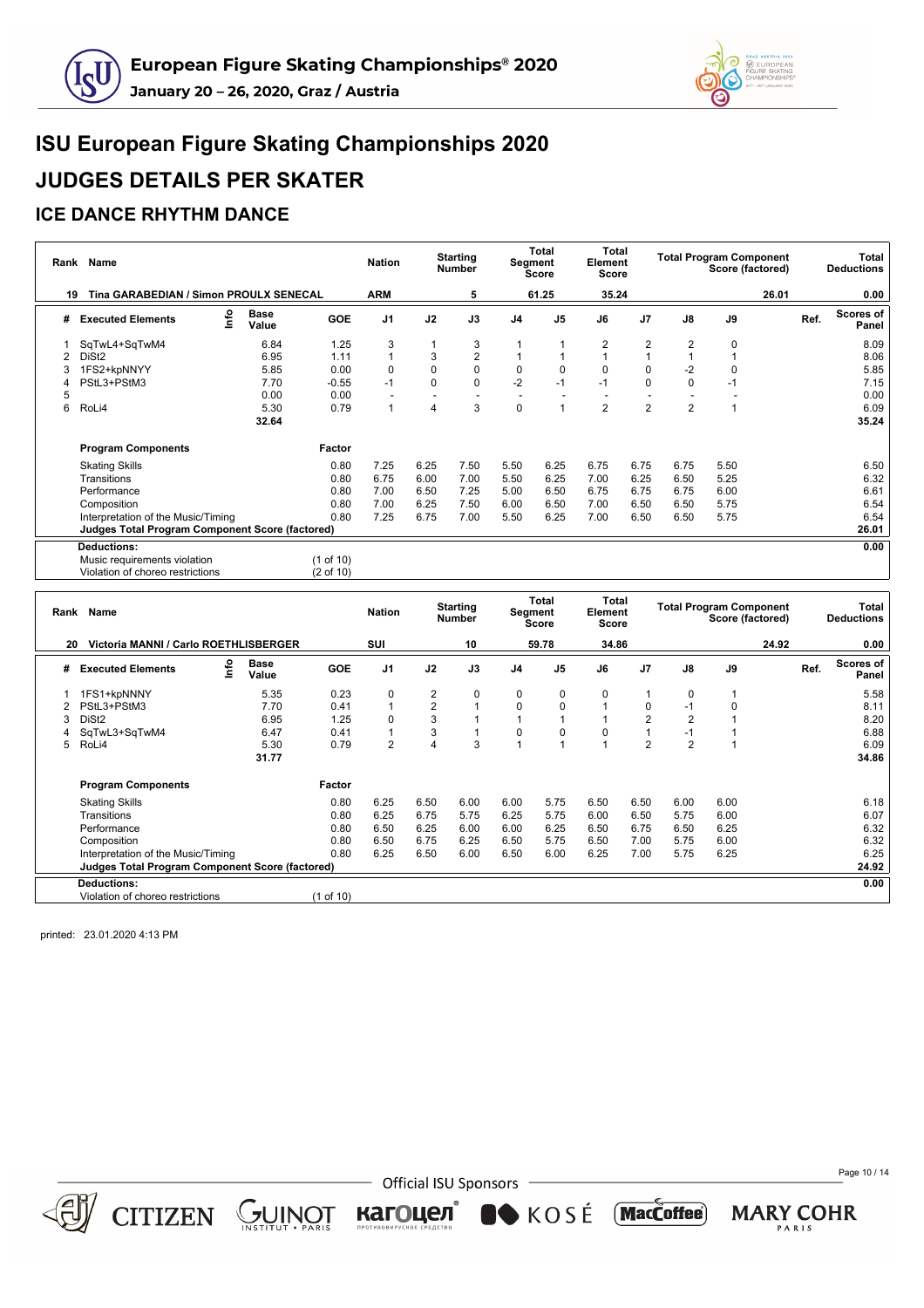



#### **ICE DANCE RHYTHM DANCE**

|    | Rank Name                                       |                      |            | <b>Nation</b>  |                | <b>Starting</b><br><b>Number</b> |                | Total<br>Segment<br><b>Score</b> | Total<br>Element<br>Score |                |                | <b>Total Program Component</b><br>Score (factored) |       | Total<br><b>Deductions</b> |
|----|-------------------------------------------------|----------------------|------------|----------------|----------------|----------------------------------|----------------|----------------------------------|---------------------------|----------------|----------------|----------------------------------------------------|-------|----------------------------|
| 21 | Robynne TWEEDALE / Joseph BUCKLAND              |                      |            | <b>GBR</b>     |                | 6                                |                | 59.25                            | 32.62                     |                |                |                                                    | 26.63 | 0.00                       |
| #  | ۴o<br><b>Executed Elements</b>                  | <b>Base</b><br>Value | <b>GOE</b> | J <sub>1</sub> | J2             | J3                               | J <sub>4</sub> | J <sub>5</sub>                   | J6                        | J <sub>7</sub> | J8             | J9                                                 |       | Scores of<br>Ref.<br>Panel |
|    | 1FS1+kpNYNN                                     | 5.35                 | 0.57       |                | $\overline{2}$ |                                  | 0              |                                  | $\Omega$                  |                | $\Omega$       |                                                    |       | 5.92                       |
|    | PStL2+PStM3                                     | 7.33                 | 0.82       |                | 3              |                                  | 0              |                                  |                           |                |                |                                                    |       | 8.15                       |
| 3  | MiSt <sub>2</sub>                               | 6.95                 | 0.55       | 0              | 2              |                                  | 0              |                                  | $\Omega$                  | 0              | 2              | 0                                                  |       | 7.50                       |
|    | SqTwL2+SqTwM4                                   | 6.09                 | $-0.93$    | $-1$           | 0              | $-2$                             | $-2$           | $-1$                             | $-1$                      | 0              | -3             | $-2$                                               |       | 5.16                       |
| 5  | RoLi4                                           | 5.30                 | 0.59       |                | 3              |                                  |                |                                  |                           | $\overline{2}$ | $\overline{2}$ |                                                    |       | 5.89                       |
|    |                                                 | 31.02                |            |                |                |                                  |                |                                  |                           |                |                |                                                    |       | 32.62                      |
|    | <b>Program Components</b>                       |                      | Factor     |                |                |                                  |                |                                  |                           |                |                |                                                    |       |                            |
|    | <b>Skating Skills</b>                           |                      | 0.80       | 6.75           | 7.00           | 6.50                             | 6.25           | 6.50                             | 6.50                      | 6.50           | 6.75           | 6.50                                               |       | 6.57                       |
|    | Transitions                                     |                      | 0.80       | 6.50           | 7.25           | 6.50                             | 6.50           | 7.00                             | 6.25                      | 6.75           | 6.75           | 6.00                                               |       | 6.61                       |
|    | Performance                                     |                      | 0.80       | 6.75           | 7.25           | 6.75                             | 6.00           | 6.75                             | 6.75                      | 7.25           | 7.00           | 6.25                                               |       | 6.79                       |
|    | Composition                                     |                      | 0.80       | 6.75           | 7.75           | 6.50                             | 6.00           | 6.75                             | 6.50                      | 6.75           | 7.00           | 6.25                                               |       | 6.64                       |
|    | Interpretation of the Music/Timing              |                      | 0.80       | 6.50           | 7.50           | 6.75                             | 5.75           | 6.75                             | 6.50                      | 7.00           | 7.00           | 6.25                                               |       | 6.68                       |
|    | Judges Total Program Component Score (factored) |                      |            |                |                |                                  |                |                                  |                           |                |                |                                                    |       | 26.63                      |
|    | <b>Deductions:</b>                              |                      |            |                |                |                                  |                |                                  |                           |                |                |                                                    |       | 0.00                       |
|    | .                                               |                      | .          |                |                |                                  |                |                                  |                           |                |                |                                                    |       |                            |

Violation of choreo restrictions (1 of 10)

| Rank | Name                                                   |      |               |            | <b>Nation</b> |          | <b>Starting</b><br><b>Number</b> | <b>Segment</b> | <b>Total</b><br>Score | Total<br>Element<br>Score |                |                | <b>Total Program Component</b><br>Score (factored) |       |      | Total<br><b>Deductions</b> |
|------|--------------------------------------------------------|------|---------------|------------|---------------|----------|----------------------------------|----------------|-----------------------|---------------------------|----------------|----------------|----------------------------------------------------|-------|------|----------------------------|
|      | Justyna PLUTOWSKA / Jeremie FLEMIN<br>22               |      |               |            | <b>POL</b>    |          | 12                               |                | 58.49                 | 32.81                     |                |                |                                                    | 25.68 |      | 0.00                       |
| #    | <b>Executed Elements</b>                               | lnfo | Base<br>Value | <b>GOE</b> | J1            | J2       | J3                               | J <sub>4</sub> | J <sub>5</sub>        | J6                        | J <sub>7</sub> | J8             | J9                                                 |       | Ref. | Scores of<br>Panel         |
|      | MiSt <sub>2</sub>                                      |      | 6.95          | 1.39       |               | $-1$     | 2                                | 2              |                       |                           |                | 2              | 2                                                  |       |      | 8.34                       |
| 2    | SqTwL4+SqTwM2                                          |      | 6.09          | 0.41       | $\Omega$      |          |                                  | 0              |                       | 0                         |                | $\Omega$       |                                                    |       |      | 6.50                       |
|      | 1FSB+kpNNNN                                            |      | 4.00          | $-0.09$    | $-1$          | $-1$     |                                  | 0              | $\Omega$              | $\Omega$                  | $\Omega$       |                | $\Omega$                                           |       |      | 3.91                       |
|      | PStL3+PStM3                                            |      | 7.70          | 0.27       |               | $\Omega$ | $\overline{2}$                   | 0              |                       | $\Omega$                  | 0              |                | 0                                                  |       |      | 7.97                       |
| 5    | RoLi4                                                  |      | 5.30          | 0.79       |               |          | 3                                |                | $\overline{2}$        |                           | 3              | $\overline{2}$ | $\overline{2}$                                     |       |      | 6.09                       |
|      |                                                        |      | 30.04         |            |               |          |                                  |                |                       |                           |                |                |                                                    |       |      | 32.81                      |
|      | <b>Program Components</b>                              |      |               | Factor     |               |          |                                  |                |                       |                           |                |                |                                                    |       |      |                            |
|      | <b>Skating Skills</b>                                  |      |               | 0.80       | 6.25          | 6.50     | 6.75                             | 6.75           | 6.25                  | 6.25                      | 6.75           | 6.75           | 6.25                                               |       |      | 6.50                       |
|      | Transitions                                            |      |               | 0.80       | 6.25          | 6.25     | 6.50                             | 7.00           | 6.00                  | 6.00                      | 7.00           | 6.25           | 6.00                                               |       |      | 6.32                       |
|      | Performance                                            |      |               | 0.80       | 6.25          | 5.75     | 7.00                             | 6.25           | 6.50                  | 6.50                      | 7.25           | 6.25           | 6.50                                               |       |      | 6.46                       |
|      | Composition                                            |      |               | 0.80       | 6.25          | 6.25     | 6.75                             | 7.00           | 6.25                  | 6.50                      | 6.75           | 6.25           | 6.25                                               |       |      | 6.43                       |
|      | Interpretation of the Music/Timing                     |      |               | 0.80       | 6.25          | 6.00     | 7.00                             | 6.75           | 6.25                  | 6.25                      | 7.00           | 6.00           | 6.25                                               |       |      | 6.39                       |
|      | <b>Judges Total Program Component Score (factored)</b> |      |               |            |               |          |                                  |                |                       |                           |                |                |                                                    |       |      | 25.68                      |
|      | <b>Deductions:</b>                                     |      |               |            |               |          |                                  |                |                       |                           |                |                |                                                    |       |      | 0.00                       |

printed: 23.01.2020 4:13 PM



 $CITIZEN \simeq \bigcup_{\text{NSTITUT}} \text{NISTITUT}$ 

- Official ISU Sponsors

кагоцел®

KOSÉ MacCoffee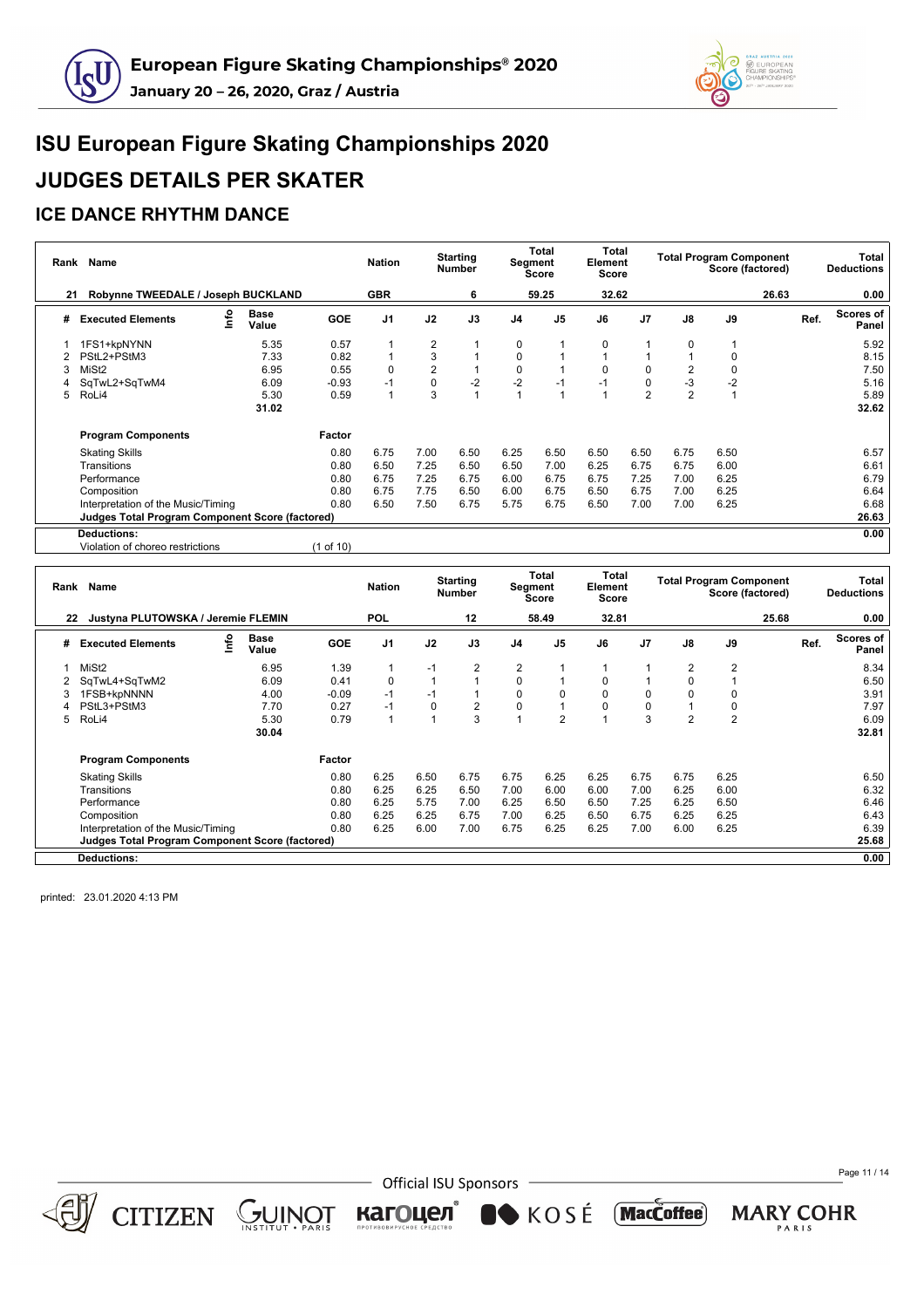



#### **ICE DANCE RHYTHM DANCE**

|    | Rank Name                                              |   |                      |            | <b>Nation</b>  |                | <b>Starting</b><br>Number | Segment | Total<br><b>Score</b> | Total<br>Element<br><b>Score</b> |                |      | <b>Total Program Component</b><br>Score (factored) |       |      | Total<br><b>Deductions</b> |
|----|--------------------------------------------------------|---|----------------------|------------|----------------|----------------|---------------------------|---------|-----------------------|----------------------------------|----------------|------|----------------------------------------------------|-------|------|----------------------------|
| 23 | Emiliya KALEHANOVA / Uladzislau PALKHOUSKI             |   |                      |            | <b>BLR</b>     |                | 9                         |         | 51.10                 | 28.03                            |                |      |                                                    | 23.07 |      | 0.00                       |
| #  | <b>Executed Elements</b>                               | ۴ | <b>Base</b><br>Value | <b>GOE</b> | J <sub>1</sub> | J2             | J3                        | J4      | J <sub>5</sub>        | J6                               | J <sub>7</sub> | J8   | J9                                                 |       | Ref. | Scores of<br>Panel         |
|    | SqTwL4+SqTwM3                                          |   | 6.47                 | 0.93       | 2              | 2              | $\overline{2}$            |         |                       | 0                                |                |      |                                                    |       |      | 7.40                       |
|    | 1FSB+kpNNNN                                            |   | 4.00                 | $-1.11$    | $-1$           | 0              | $-2$                      | -4      | $-2$                  | $-2$                             | $-1$           | -4   | $-1$                                               |       |      | 2.89                       |
| 3  | PStLB+PStM1                                            | S | 5.23                 | $-0.22$    |                | $\overline{2}$ | 0                         | $-2$    | $\mathbf 0$           | $\Omega$                         | $\Omega$       | $-3$ | $-1$                                               |       |      | 5.01                       |
|    | StaLi4                                                 |   | 5.30                 | 0.20       |                |                |                           | 0       | 0                     | $-1$                             |                | 0    | 0                                                  |       |      | 5.50                       |
| 5  | DiSt <sub>2</sub>                                      |   | 6.95                 | 0.28       |                | 0              | $\overline{A}$            | 0       | $\Omega$              | $\Omega$                         |                | -1   | $\Omega$                                           |       |      | 7.23                       |
|    |                                                        |   | 27.95                |            |                |                |                           |         |                       |                                  |                |      |                                                    |       |      | 28.03                      |
|    | <b>Program Components</b>                              |   |                      | Factor     |                |                |                           |         |                       |                                  |                |      |                                                    |       |      |                            |
|    | <b>Skating Skills</b>                                  |   |                      | 0.80       | 6.75           | 6.75           | 6.25                      | 5.50    | 6.00                  | 5.25                             | 6.00           | 4.25 | 5.75                                               |       |      | 5.93                       |
|    | Transitions                                            |   |                      | 0.80       | 6.50           | 6.25           | 6.00                      | 5.50    | 5.75                  | 5.00                             | 5.50           | 4.25 | 5.50                                               |       |      | 5.64                       |
|    | Performance                                            |   |                      | 0.80       | 6.50           | 6.25           | 6.00                      | 5.00    | 5.50                  | 5.25                             | 6.00           | 4.25 | 5.50                                               |       |      | 5.64                       |
|    | Composition                                            |   |                      | 0.80       | 6.75           | 6.25           | 6.25                      | 5.50    | 5.75                  | 5.50                             | 6.25           | 4.00 | 5.75                                               |       |      | 5.89                       |
|    | Interpretation of the Music/Timing                     |   |                      | 0.80       | 6.75           | 6.50           | 6.50                      | 5.00    | 5.75                  | 5.25                             | 5.75           | 4.25 | 5.50                                               |       |      | 5.75                       |
|    | <b>Judges Total Program Component Score (factored)</b> |   |                      |            |                |                |                           |         |                       |                                  |                |      |                                                    |       |      | 23.07                      |
|    | <b>Deductions:</b>                                     |   |                      |            |                |                |                           |         |                       |                                  |                |      |                                                    |       |      | 0.00                       |
|    | Violation of choreo restrictions                       |   |                      | (1 of 10)  |                |                |                           |         |                       |                                  |                |      |                                                    |       |      |                            |

S Separation in the Step Sequence

| Rank | Name                                                   |      |                      |            | <b>Nation</b>  |             | <b>Starting</b><br>Number | Segment        | Total<br>Score | Total<br>Element<br><b>Score</b> |                |      | <b>Total Program Component</b><br>Score (factored) |       |      | Total<br><b>Deductions</b> |
|------|--------------------------------------------------------|------|----------------------|------------|----------------|-------------|---------------------------|----------------|----------------|----------------------------------|----------------|------|----------------------------------------------------|-------|------|----------------------------|
| 24   | <b>Emily MONAGHAN / Ilias FOURATI</b>                  |      |                      |            | <b>HUN</b>     |             | 11                        |                | 50.22          | 28.35                            |                |      |                                                    | 21.87 |      | 0.00                       |
| #    | <b>Executed Elements</b>                               | Info | <b>Base</b><br>Value | <b>GOE</b> | J <sub>1</sub> | J2          | J3                        | J <sub>4</sub> | J <sub>5</sub> | J6                               | J <sub>7</sub> | J8   | J9                                                 |       | Ref. | <b>Scores of</b><br>Panel  |
|      | 1FS1+kpNNNY                                            |      | 5.35                 | $-0.23$    | 0              | $\mathbf 0$ | 0                         | $-1$           | 0              | $-1$                             | 0              | $-1$ | 0                                                  |       |      | 5.12                       |
|      | PStL1+PStM2                                            |      | 6.71                 | $-0.41$    | 0              | 0           | 0                         | $-1$           | 0              | $-1$                             | 0              | $-1$ | $-1$                                               |       |      | 6.30                       |
| 3    | SqTwL3+SqTwM2                                          |      | 5.72                 | $-1.35$    | $-2$           | $-1$        | $-2$                      | $-2$           | $-2$           | $-3$                             | $-2$           | $-1$ | $-2$                                               |       |      | 4.37                       |
|      | MiSt1                                                  |      | 6.45                 | 0.42       | $-1$           |             |                           | 0              |                | $-1$                             |                | 0    |                                                    |       |      | 6.87                       |
| 5    | SIL <sub>i4</sub>                                      |      | 5.30                 | 0.39       | 0              | 3           | $\overline{2}$            | $\overline{2}$ |                | $-1$                             | 2              | $-1$ | 0                                                  |       |      | 5.69                       |
|      |                                                        |      | 29.53                |            |                |             |                           |                |                |                                  |                |      |                                                    |       |      | 28.35                      |
|      | <b>Program Components</b>                              |      |                      | Factor     |                |             |                           |                |                |                                  |                |      |                                                    |       |      |                            |
|      | <b>Skating Skills</b>                                  |      |                      | 0.80       | 5.75           | 6.00        | 5.75                      | 5.75           | 5.75           | 4.75                             | 5.50           | 5.25 | 5.50                                               |       |      | 5.61                       |
|      | Transitions                                            |      |                      | 0.80       | 5.25           | 5.75        | 5.50                      | 5.50           | 5.50           | 4.50                             | 5.50           | 5.00 | 5.00                                               |       |      | 5.32                       |
|      | Performance                                            |      |                      | 0.80       | 5.50           | 6.25        | 5.75                      | 5.50           | 5.75           | 5.00                             | 5.75           | 5.00 | 5.75                                               |       |      | 5.57                       |
|      | Composition                                            |      |                      | 0.80       | 5.25           | 6.00        | 5.75                      | 5.75           | 5.50           | 4.75                             | 5.75           | 5.00 | 5.50                                               |       |      | 5.50                       |
|      | Interpretation of the Music/Timing                     |      |                      | 0.80       | 5.50           | 5.25        | 5.25                      | 5.50           | 5.75           | 4.50                             | 5.50           | 4.75 | 5.50                                               |       |      | 5.32                       |
|      | <b>Judges Total Program Component Score (factored)</b> |      |                      |            |                |             |                           |                |                |                                  |                |      |                                                    |       |      | 21.87                      |
|      | <b>Deductions:</b>                                     |      |                      |            |                |             |                           |                |                |                                  |                |      |                                                    |       |      | 0.00                       |

printed: 23.01.2020 4:13 PM



 $CITIZEN \simeq \bigcup_{\text{NSTITUT}} \text{NISTITUT}$ 

- Official ISU Sponsors

KOSÉ MacCoffee)

кагоцел®

Page 12 / 14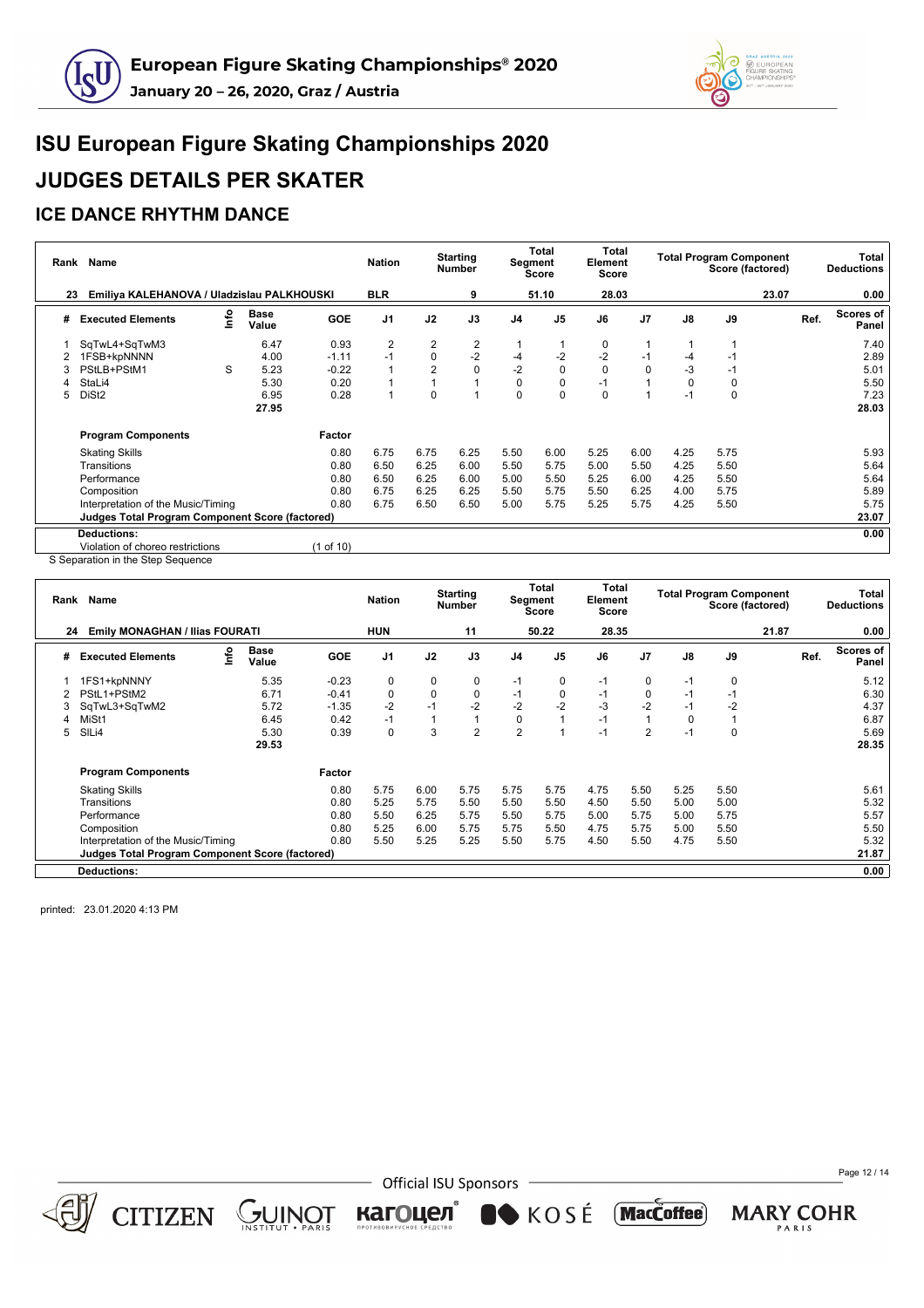



#### **ICE DANCE RHYTHM DANCE**

| Rank | Name                                                   |    |                      |            | <b>Nation</b>  |                | <b>Starting</b><br><b>Number</b> |                | Total<br>Segment<br>Score | Total<br>Element<br>Score |                |          | <b>Total Program Component</b><br>Score (factored) |       |      | Total<br><b>Deductions</b> |
|------|--------------------------------------------------------|----|----------------------|------------|----------------|----------------|----------------------------------|----------------|---------------------------|---------------------------|----------------|----------|----------------------------------------------------|-------|------|----------------------------|
| 25   | Mina ZDRAVKOVA / Christopher M. DAVIS                  |    |                      |            | <b>BUL</b>     |                | 3                                |                | 48.25                     | 28.10                     |                |          |                                                    | 20.15 |      | 0.00                       |
| #    | <b>Executed Elements</b>                               | ۴o | <b>Base</b><br>Value | <b>GOE</b> | J <sub>1</sub> | J2             | J3                               | J <sub>4</sub> | J <sub>5</sub>            | J6                        | J <sub>7</sub> | J8       | J9                                                 |       | Ref. | <b>Scores of</b><br>Panel  |
|      | MiSt <sub>2</sub>                                      |    | 6.95                 | 0.14       | $\Omega$       | 2              |                                  | 0              | 0                         | 0                         | 0              | 0        | 0                                                  |       |      | 7.09                       |
|      | SqTwL4+SqTwM4                                          |    | 6.84                 | $-0.31$    | $-1$           |                | $\mathbf 0$                      | $\mathbf 0$    | $-1$                      | $-1$                      | $\Omega$       | $\Omega$ | $-1$                                               |       |      | 6.53                       |
| 3    | 1FSB+kpNNNN                                            |    | 4.00                 | $-0.94$    | $-1$           | 0              | $-1$                             | $-3$           | $-2$                      | $-2$                      | $-1$           | $-2$     | $-2$                                               |       |      | 3.06                       |
|      | PStL1+PStM1                                            |    | 6.46                 | $-0.41$    | 0              | 0              | 0                                | $-1$           | $-1$                      | 0                         | $\mathbf 0$    | -1       | $-2$                                               |       |      | 6.05                       |
| 5    | StaLi4                                                 |    | 5.30                 | 0.07       | $\Omega$       | $\overline{2}$ |                                  | 0              | $\Omega$                  | $\Omega$                  |                | $-1$     | $-1$                                               |       |      | 5.37                       |
|      |                                                        |    | 29.55                |            |                |                |                                  |                |                           |                           |                |          |                                                    |       |      | 28.10                      |
|      | <b>Program Components</b>                              |    |                      | Factor     |                |                |                                  |                |                           |                           |                |          |                                                    |       |      |                            |
|      | <b>Skating Skills</b>                                  |    |                      | 0.80       | 5.25           | 5.25           | 5.25                             | 5.00           | 5.25                      | 5.75                      | 5.25           | 4.25     | 4.50                                               |       |      | 5.11                       |
|      | Transitions                                            |    |                      | 0.80       | 5.00           | 5.00           | 5.00                             | 5.25           | 5.25                      | 5.50                      | 5.00           | 4.00     | 4.00                                               |       |      | 4.93                       |
|      | Performance                                            |    |                      | 0.80       | 5.25           | 5.50           | 5.25                             | 4.75           | 5.50                      | 5.75                      | 5.25           | 4.00     | 4.25                                               |       |      | 5.11                       |
|      | Composition                                            |    |                      | 0.80       | 5.00           | 5.25           | 5.00                             | 4.75           | 5.25                      | 5.75                      | 5.50           | 4.00     | 4.50                                               |       |      | 5.04                       |
|      | Interpretation of the Music/Timing                     |    |                      | 0.80       | 5.25           | 5.50           | 5.00                             | 4.50           | 5.50                      | 5.50                      | 5.00           | 4.00     | 4.25                                               |       |      | 5.00                       |
|      | <b>Judges Total Program Component Score (factored)</b> |    |                      |            |                |                |                                  |                |                           |                           |                |          |                                                    |       |      | 20.15                      |
|      | <b>Deductions:</b>                                     |    |                      |            |                |                |                                  |                |                           |                           |                |          |                                                    |       |      | 0.00                       |

|   | Rank Name                                              |        |                      |            | <b>Nation</b>  |                | <b>Starting</b><br><b>Number</b> |                | Total<br>Segment<br><b>Score</b> | Total<br>Element<br>Score |                |      | <b>Total Program Component</b><br>Score (factored) |       |      | <b>Total</b><br><b>Deductions</b> |
|---|--------------------------------------------------------|--------|----------------------|------------|----------------|----------------|----------------------------------|----------------|----------------------------------|---------------------------|----------------|------|----------------------------------------------------|-------|------|-----------------------------------|
|   | Nicole KELLY / Berk AKALIN<br>26                       |        |                      |            | <b>TUR</b>     |                |                                  |                | 46.70                            | 25.86                     |                |      |                                                    | 21.84 |      | $-1.00$                           |
| # | <b>Executed Elements</b>                               | ۴o     | <b>Base</b><br>Value | <b>GOE</b> | J <sub>1</sub> | J2             | J3                               | J <sub>4</sub> | J <sub>5</sub>                   | J6                        | J <sub>7</sub> | J8   | J9                                                 |       | Ref. | <b>Scores of</b><br>Panel         |
|   | MiSt <sub>2</sub>                                      |        | 6.95                 | 0.28       | $\Omega$       | 3              |                                  | 0              | 0                                | 0                         |                | 0    | 0                                                  |       |      | 7.23                              |
|   | SqTwL3+SqTwM4                                          |        | 6.47                 | $-0.10$    | $\Omega$       | $\overline{2}$ | $\mathbf 0$                      | $-1$           | $-1$                             |                           |                | -1   | $-1$                                               |       |      | 6.37                              |
| 3 | 1FSB+kpNNNN                                            |        | 4.00                 | $-0.51$    | $\Omega$       |                | $-2$                             | $-3$           | $-2$                             | $-1$                      | 0              | -1   | 0                                                  |       |      | 3.49                              |
| 4 | PStLB+PStMB                                            | S      | 4.00                 | $-0.60$    | $-1$           |                | $-1$                             | $-3$           | $-2$                             | $-2$                      | 0              |      | $-1$                                               |       |      | 3.40                              |
| 5 | RoLi4                                                  | $\geq$ | 5.30                 | 0.07       | $-1$           | $\overline{2}$ | $\mathbf 0$                      | $-2$           | $\mathbf 0$                      | 0                         |                |      | 0                                                  |       |      | 5.37                              |
|   |                                                        |        | 26.72                |            |                |                |                                  |                |                                  |                           |                |      |                                                    |       |      | 25.86                             |
|   | <b>Program Components</b>                              |        |                      | Factor     |                |                |                                  |                |                                  |                           |                |      |                                                    |       |      |                                   |
|   | <b>Skating Skills</b>                                  |        |                      | 0.80       | 5.75           | 6.25           | 5.50                             | 4.25           | 5.50                             | 5.50                      | 6.25           | 5.50 | 5.25                                               |       |      | 5.61                              |
|   | Transitions                                            |        |                      | 0.80       | 5.75           | 6.00           | 5.25                             | 4.75           | 5.25                             | 5.00                      | 5.75           | 5.00 | 5.00                                               |       |      | 5.29                              |
|   | Performance                                            |        |                      | 0.80       | 6.00           | 6.50           | 5.50                             | 4.00           | 5.75                             | 5.25                      | 6.00           | 5.00 | 5.00                                               |       |      | 5.50                              |
|   | Composition                                            |        |                      | 0.80       | 6.00           | 6.00           | 5.50                             | 4.75           | 5.50                             | 5.50                      | 6.25           | 5.00 | 5.25                                               |       |      | 5.54                              |
|   | Interpretation of the Music/Timing                     |        |                      | 0.80       | 6.25           | 6.25           | 5.25                             | 4.00           | 5.00                             | 5.00                      | 6.00           | 4.75 | 5.25                                               |       |      | 5.36                              |
|   | <b>Judges Total Program Component Score (factored)</b> |        |                      |            |                |                |                                  |                |                                  |                           |                |      |                                                    |       |      | 21.84                             |
|   | <b>Extended lifts</b><br><b>Deductions:</b>            |        |                      | $-1.00$    |                |                |                                  |                |                                  |                           |                |      |                                                    |       |      | $-1.00$                           |

S Separation in the Step Sequence > Extended Dance Lift

 $CITIZEN \simeq \bigcup_{\text{NSTITUT}} \text{NISTITUT}$ 

printed: 23.01.2020 4:13 PM



- Official ISU Sponsors

KOSÉ MacCoffee)

кагоцел®